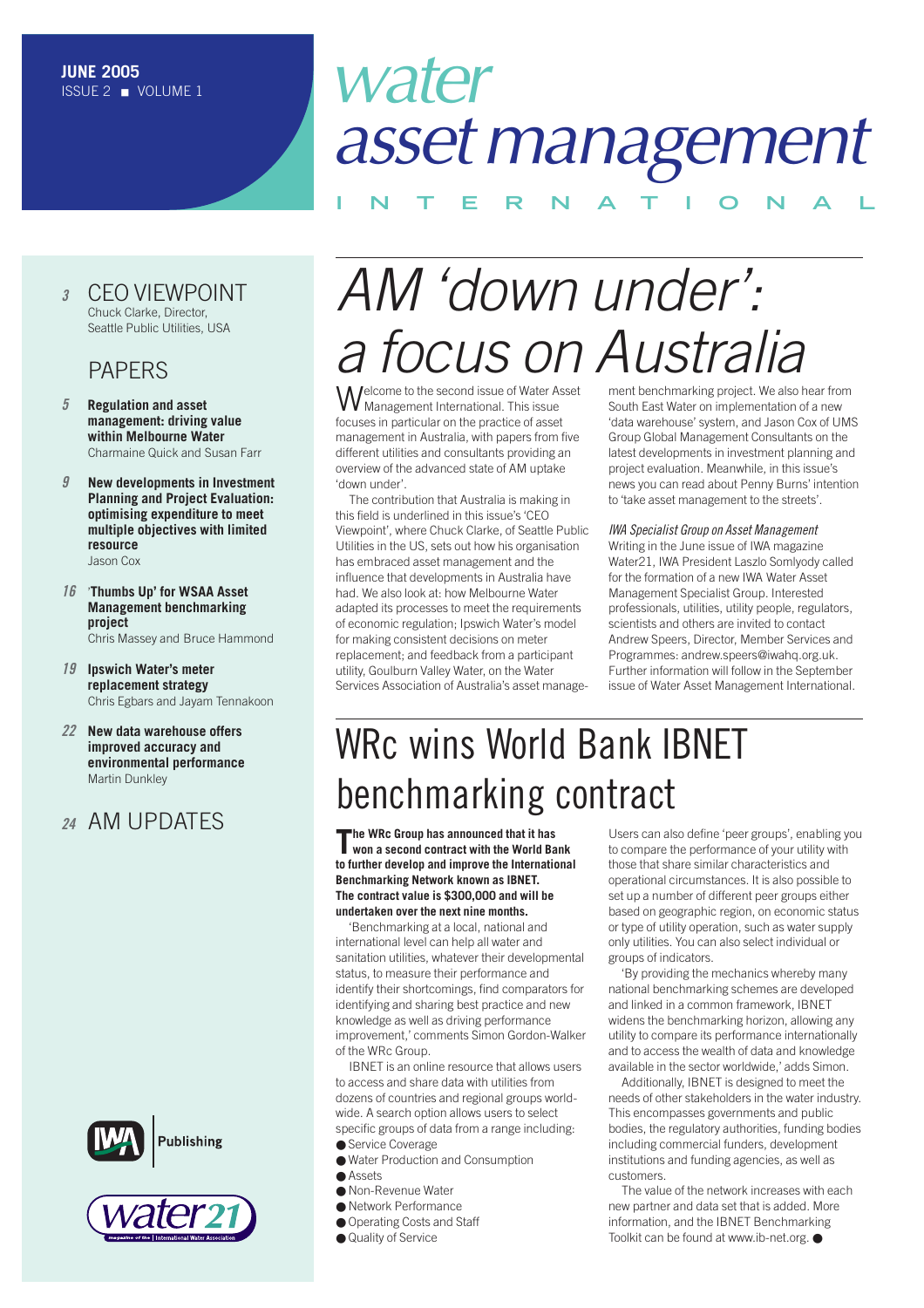#### **NEWS**

#### EDITORIAL

#### **Editors**

Steve Allbee allbee.steve@epamail.epa.gov

Andrew Foley andrew.foley@wsaa.asn.au

Andrew Smith andrew.smith@yorkshirewater.co.uk

**Water Asset Management International is an international newsletter on asset management in water and wastewater utilities. The focus of the newsletter is on the strategic aspects of this developing field, providing utilities with international perspectives on infrastructure planning and maintenance as they seek to deliver cost-effective services to their customers.**

Instructions for authors are available at: www.iwapublishing.com/ template.cfm?name=iwapwami

Papers for consideration should be submitted to the editors or to:

Oisin Sands Publishing Assistant osands@iwap.co.uk

#### PUBLISHING

**Associate Publisher** Keith Hayward khayward@iwap.co.uk

**Publisher** Michael Dunn

Water Asset Management International is published four times a year (March, June, September, December) by IWA Publishing. Statements made do not represent the views of the International Water Association or its Governing Board.

**IWA Publishing Alliance House, 12, Caxton Street, London SW1H 0QS, UK** Tel: +44 (0)20 7654 5500 Fax: +44 (0)20 7654 5555 Email: publications@iwap.co.uk Web: www.iwapublishing.com

#### **SUBSCRIPTIONS**

Water Asset Management International is available as either a print or an online subscription.

2005 price (4 issues): £165 / €249 / \$329 (IWA members: £150 / €225 / \$299)

**Contact** Portland Customer Services Commerce Way, Colchester, CO2 8HP, UK Fax: +44 (0)1206 79331 Email: sales@portlandpress.com

**Or visit:** www.iwapublishing.com/ template.cfm?name=iwapwami

**Design** Original design: John Berbuto

ISSN (print): 1814-5434 ISSN (online): 1814-5442

© IWA Publishing 2005

# Asset management on the agenda at GWRC workshop

**To advance research into water asset management, a Global Water Research Coalition workshop was recently held in Alexandria with the objective: to allow practitioners from Research organisations around the world to meet, to discuss issues of interest and to identify areas where projects could be proposed. Participating coalition members in asset management research include: UKWIR (Lead Agent), AwwaRF, EAWAG, EPA, Kiwa, WERF, WRC-SA and WRF, with remote input from Stowa (Rioned) and WSAA.**

The two day workshop was arranged to coincide with a Collaborative Working Session on Asset Management being organised by US EPA, NSF and a number of US utilities in Washington DC. Coordinating the two events in this way ensured maximum global learning and understanding could be taken into account when developing proposed research topics.

Day one of the workshop had a theme of sharing knowledge and agreeing general principles of asset management relating to the water industry. Key areas were agreed, that had to be taken into account when developing a sustainable asset management strategy, as illustrated below.

Day two was devoted to the identification of research proposals for further development and recommendation to the GWRC Board. Research proposals were identified as shown below:

- International Asset Management Framework making the case for asset management
- Process Map standard approach to agreeing process and definitions
- Tools Models and Techniques
- Risk Management

These proposals are now being developed in more detail to ensure the objectives of the research are well defined and able to be clearly articulated.

#### *About the GWRC*

The water industry has become a global community with common issues and concerns arising around the world. Global coordination of research must occur to improve the knowledge and science supporting the invaluable water resources of the world. An actively managed, centralised approach to global issues will allow coordinated research strategies and avoid duplication of efforts.

Twelve world-leading research organisations saw the compelling need for a coordinated effort and have established an international water research alliance: the Global Water Research Coalition (GWRC). GWRC is a non-profit organisation that serves as the collaborative mechanism for water research. The Coalition focuses on water supply and wastewater issues and renewable water resources: the water cycle. The GWRC is dedicated to promoting international cooperation and collaboration in waterrelated research. The GWRC was officially formed in April 2002 with the signing of the partnership

agreement at the International Water Association 3<sup>rd</sup> World Water Congress.

GWRC plans to expand its membership to enable a good global representation with respect to knowledge and needs of the whole world water community.

Issues of the present GWRC research agenda are: Water Quality and Health (Algal Toxins and Waterborne Pathogens), Emerging Contaminants like Endocrine Disrupting Compounds, Pharmaceuticasl, MTBE and NDMA, and Water Quality in Distribution Systems. New areas which were recently selected are Water Reuse, Asset Management, Wastewater Treatment (membrane bioreactors) and Water Concepts of the Future. ● **Andrew Smith and Frans Schulting**

**<www.globalwaterresearchcoalition.net>**



**The founding members of the Global Water Research Coalition (GWRC)**



**A simple illustration of the three key areas of consideration when developing a sustainable asset management strategy**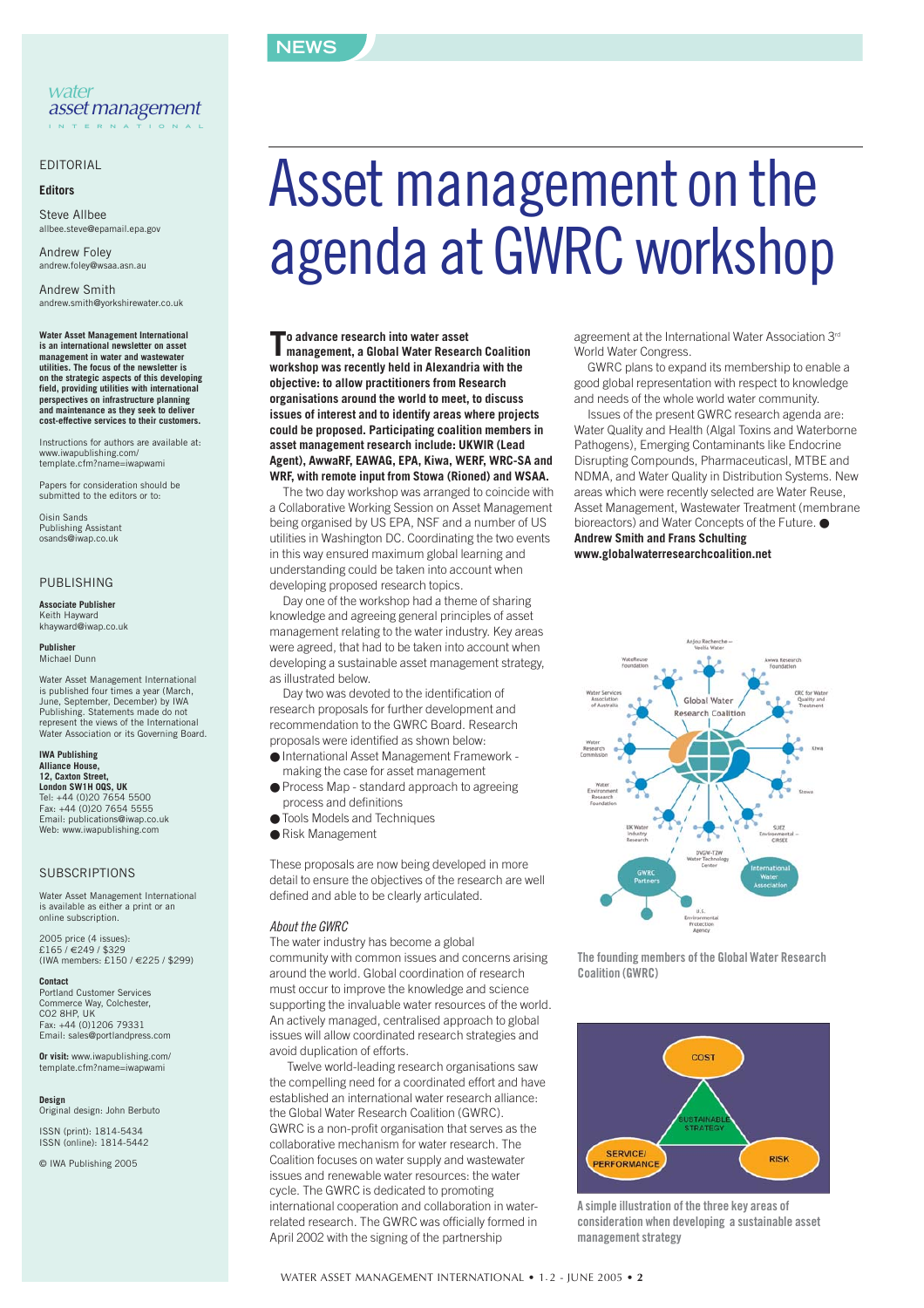#### **CEO VIEWPOINT**

# <span id="page-2-0"></span>The Australian influence

### Asset management - a CEO's point of view

**Chuck Clarke, Seattle Public Utilities**

**I are challenged to manage their assets in an nternationally, water and wastewater utilities ever-changing regulatory environment, where rate pressures and public scrutiny are inescapable, infrastructure is ageing, and environmental sensitivity is essential.**

In early 2002, Seattle Public Utilities (SPU) was acutely aware of the many challenges facing all water and wastewater utilities, but had not yet adopted a corporate strategy to effectively manage them. In response to the need to meet these challenges, SPU began the implementation of a comprehensive asset management programme. Although our asset management concept is years away from reaching full operation, major advances have been achieved that have resulted in immediate and significant benefits to customers.

Asset Management at SPU is defined as: 'Meeting agreed customer and environmental service levels while minimising life cycle costs.' At SPU we now think of asset management as nearly analogous to utility management. Asset management at SPU has been developed around a core philosophy that focuses on the delivery of cost-effective services to customers – today and into the future. Asset management penetrates nearly every facet of our capital and operational resource allocation decision making, including risk management, customer and environmental service levels, trade-offs between capital and O&M dollars, efficiency in our delivery of services, and the tracking and reporting of results.

#### *The Australian Influence*

Australian and New Zealand asset management methods have been highly influential. Starting in 2002, with the assistance of Kevin Young, Managing Director of Hunter Water, and Simon Zander, Hunter Water's Asset Manager, SPU has transformed the way infrastructure decisions are made. Based on influence from Kevin and Simon, SPU is now working to:

- Clearly establish customer and environmental service levels along with precise performance indicators
- Assess and quantify risk and consider the likelihood and consequence of failure when making resource allocation decisions,
- Consider life-cycle costs and benefits when making initial investment commitments,
- Assess projects and initiatives based on a triple bottom line approach (wherein we consider financial, social, and environmental costs and benefits);
- Consider the importance of asset data and data systems, and manage our data systems with a corporate focus on asset management needs;
- Clarify roles and responsibilities within the utility (including distinguishing between
- specifiers and service providers); ● Develop short-term planning documents wherein information about various asset categories is compiled and capital renewal plans are developed along with maintenance strategies;
- Create a more explicit capital resource decision-making body where decisions are made in a transparent manner based on asset management concepts;
- Track, assess, and focus improvement initiatives on efficiency and effectiveness of project management as well as our operations and maintenance activities, and;
- Assess our performance relative to others through benchmarking.

#### *Results to date*

The asset management programme has helped reduce operations and maintenance budgets by ten percent, and productivity levels have increased. The utility has reduced its six-year Capital Improvement Program by about \$150M – or fifteen percent. Staffing, as measured by regular, temporary, and contract employees has

*…asset management penetrates nearly every facet of our decision making…*

been reduced over the past two years by eight percent. Utility rates have been reduced in comparison to earlier planned levels, cash reserves have

increased, and projects are being financed with less reliance on debt.

Asset management initiatives are integrated into SPU's Strategic Business Plan and budget, and SPU continues to benchmark with other organisations. Capital investment decisions are made based on life-cycle financial, social, and environmental costs and benefits – and the discipline required for this analysis has created more interactions among internal stakeholders when planning for capital improvements.

Most significantly, we believe that we are on a path to permanently change the organisational culture at SPU. We are becoming a 'customercentric' organisation. We understand the importance of transparency in how we make decisions and the importance of holding ourselves accountable.

The results of an internal survey conducted in February 2005 indicated that staff within *cont:* ➤

**biography**

CHUCK CLARKE BECAME DIRECTOR of Seattle Public Utilities in January 2002. Prior to joining SPU, Clarke served as one of former Seattle Mayor Paul Schell's two deputy mayors, responsible for issues and projects dealing with utilities, transportation and the environment.

He is the former Regional Administrator for the Environmental Protection Agency and managed its operations in Alaska, Washington, Oregon and Idaho for six years. He worked with community, business, environmental, tribal and local government leaders from the region, dealing with issues ranging from endangered salmon to

transportation and growth management.

Clarke has served in a variety of state jobs in Washington, including Director for the Department of Community Development and the Department of Ecology. He also served as Agency Director at the Vermont Agency of Natural Resources.

Clarke grew up in Bremerton, Washington, and earned both a Bachelor of Arts degree and a Masters degree in business administration from Pacific Lutheran University in Tacoma. He is a member of the Board at the Association of Metropolitan Water Agencies and at the Washington Academy of Performing Arts. ●

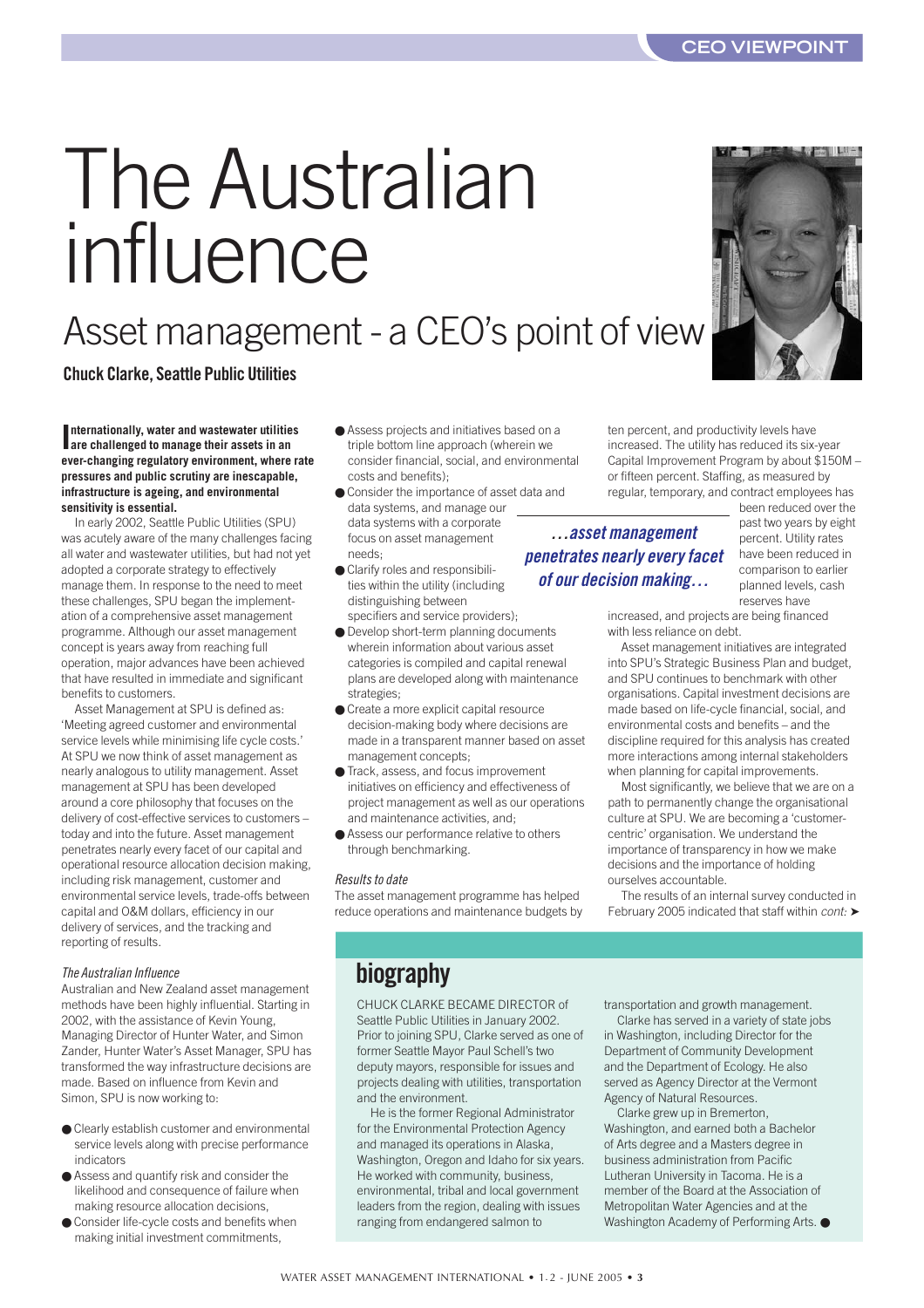## **Washington hosts Advanced Asset Management working session**

**On May 5-6 2005, Washington DC, approximately 140 water and asset management professionals from 12 countries attended a Working Session to explore opportunities to enhance collaboration by water and wastewater utilities in advancing asset management.** 

Convened by the US Environmental Protection Agency Office Of Wastewater Management, the session brought together representatives from the water/wastewater industry, academics, professional associations, the research community and the consultant engineering and related consultant sector for two days of intensive collaboration, to develop an agenda for advancing asset management throughout the water industry.

The meeting was the first of its kind to take place in the US, as Steve Allbee of the EPA pointed

out: 'In America, this is the first time that we have brought together leading elements of the water and wastewater utilities education and research interest, consulting and business interest at a session where we have substantially exploration of the opportunities to advance asset management practices. This was, without a doubt, the single most important session that we have held on Asset Management.'

The US EPA set out with the aim of identifying a three to fiveyear action agenda for the advancement of asset management practices in the water industry and in state and local government.

In view of the disparate interests of the attendees, a series of ballots were held in which participants from each of the sectors represented voted, from a list of approximately 40 'Action items', on their top ten most

important action steps. As might be expected, the voting for specific Action items 'varied rather widely based on the sector represented'; however from these polls a final shortlist of ten action items was compiled (see box).

The prevailingtheme that emerged from the meeting was, in the words of Steve Allbee: 'the need for and benefits of knowledge transfer - the effective and efficient accumulation, organization and dissemination of 'best practices' regarding asset management concepts, processes and practices.'

The organisers hope that follow-up sessions will build on the foundations laid at this initial conference.

In the meantime, full details of the organisation of the first session and its outcomes are now available to view online at: www.epa.gov.owm/ assets1\_management. ●

#### **Top 10 Asset Management Action Items, as voted by Working Session attendees**

- Best Practices
- Defining AM/building business cases
- Development of a central depository of high quality data available to researchers
- Develop an international training and resource clearing house
- LOS/AM business model
- Research on tools for cost effective physical conditions assessment including design standards
- Develop uniform national standards for conditions assessment and asset reporting
- Develop common/best practice for risk management framework
- Asset management plans be made requirements for Governent funding
- Culture change

➤ SPU who have been closest to the new asset management capital approval process believe that it has added value, created better decisions, and is a very good change in emphasis for SPU. Employees appreciate the transparency created by the open session decision meetings, and believe that the added rigour now required for investment decisions is a good thing for our customers.

As we continue to make asset management operational at SPU, we are not only focusing on the technical work of asset management, we are also increasing the emphasis on the change in management work that must take place within SPU's work force to embed asset management principles. Leadership is working to enhance the broad ability of SPU to truly operationalise asset management and to create a future where asset management is not just a business model, but our way of doing business.

#### *Conclusion*

When SPU management made the decision to implement an asset management program, we sought best practices and made a deliberate decision to launch into what we termed an 'early gains

approach'. We felt that a comprehensive gap analysis with the resultant massive programme would 'drown' progress. Instead, we chose to establish a core philosophy, implement key asset management elements, and focus on early gains to build staff confidence. We obtained assistance from peers outside the United States while adopting new techniques

At SPU we are now nearly three years into our Asset Management programme. There will be continuous improvements and course corrections, but results to date are extremely compelling. We are on a course towards a future that is becoming clearer every day. Our journey, however, is just beginning. **Chuck Clarke**

#### **Director, Seattle Public Utilities, USA**

*Seattle Public Utilities provides water, wastewater, drainage, and solid waste services to customers within Seattle and throughout the region; in total about 1.3 million people receive services from SPU. The utility has an annual operating budget of about \$600M, a 6-year capital programme of about \$1 billion, a workforce of 1400, and assets totaling about \$4.5 billion.*

### Taking asset management to the streets

ACORN Inc is a new, Australia-based community group with the goal of fostering positive community development through improved communication between decision makers and asset managers. The group does not restrict its scope solely to the water industry, but encourages participation from all parties involved in infrastructure maintenance and development through a raft of innovative communication initiatives. Below Dr Penny Burns of ACORN Inc introduces the group's aims and scope:

'ACORN Inc is a public interest association designed to open the communication lines between community leaders and opinion formers on the one hand and asset specialists on the other, with the aim of generating better infrastructure decisions that are sustainable and support present and future communities. There is, of course, much more to life than infrastructure asset management - but there is very little of that life that does not depend in one way or another on the kind of infrastructure we choose and the way that we maintain it. ACORN Inc is designed for asset specialists who don't want to sit and whinge about being misunderstood but are prepared to do something about communicating; are prepared to listen to what the community really want; and to take a creative look at the way the world might look in the future. Develop Sim City as a training tool, explore being "A Tourist in Your Own Town", take part in Hypotheticals - and join us at ACORN Live!' **[Visit: www.acorninc.org](www.acorninc.org)**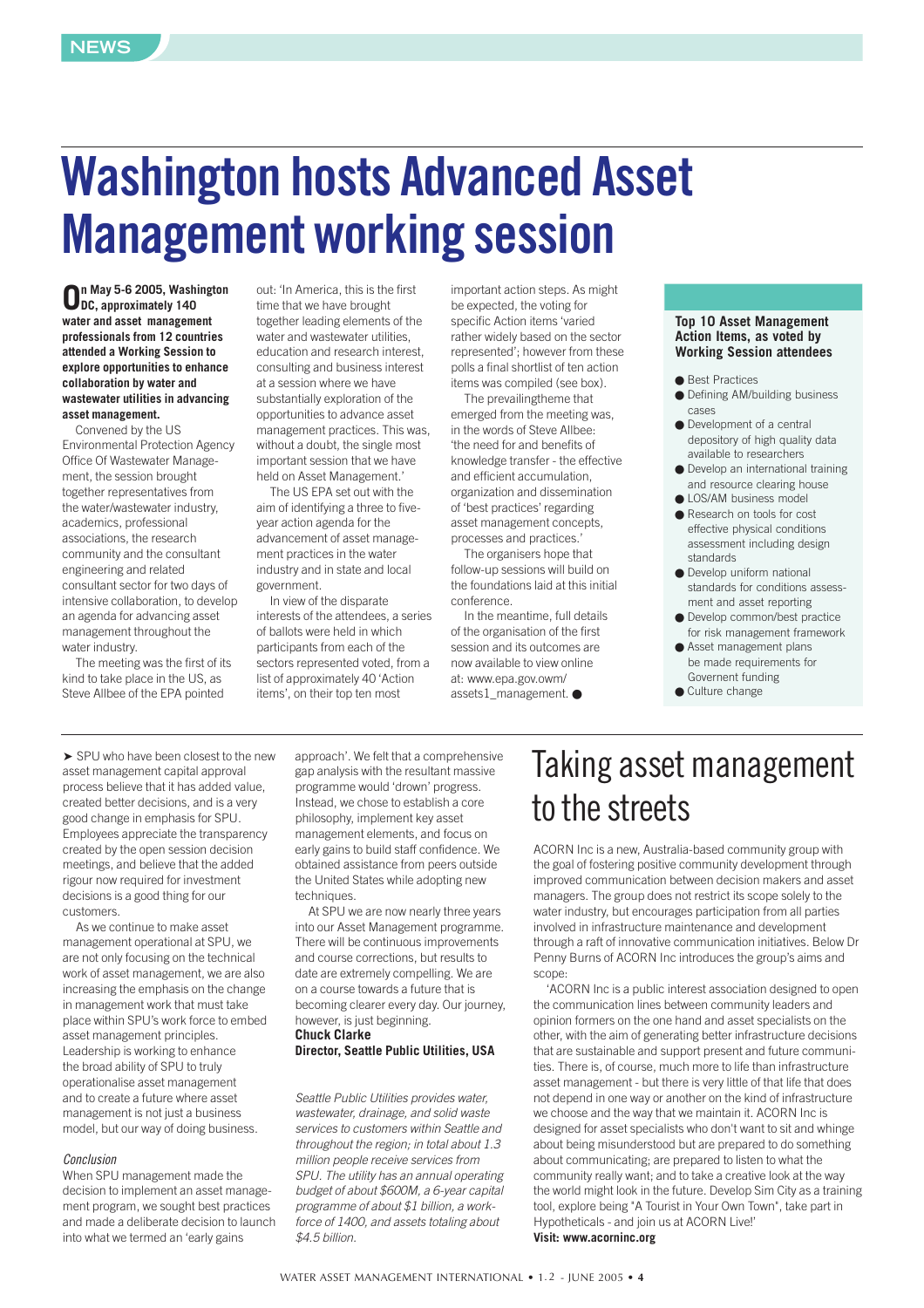## <span id="page-4-0"></span>**Regulation and Asset Management: driving value within Melbourne Water**

Driving value through asset management makes good business sense. Melbourne Water's approach has evolved over the past 15 years, with strategic leaps being made following:

- Contracting out in the early 1990s
- Process Benchmarking from the mid 1990s
- Asset risk management from the mid 1990s

Economic Regulation introduces rigorous scrutiny of asset management processes, where prices and revenue depend on satisfying four regulatory tests:

- $\bullet$  Reasonableness of expenditure to satisfy obligations
- Likelihood that expenditure will deliver outcomes
- Sufficient processes for planning
- Deliverability of proposed expenditure

This paper explores how Melbourne Water's processes have adapted to the requirements of economic regulation and improved value in the latest evolution for asset management.

**Melbourne Water is owned by the Victorian Government. We manage Melbourne's water supply catchments, remove and treat most of Melbourne's sewage, and manage rivers and creeks and major drainage systems in and around Melbourne.**

Melbourne Water is a significant business,managing \$7.9 billion of natural and built assets.The annual operating revenue of more than \$520M is earned from water supply, sewage treatment and drainage rates.This is used to fund operational and infrastructure projects including water, sewerage and drainage upgrades, as well as projects to improve and protect Melbourne's rivers and creeks. Melbourne Water is committed to decision-making based on economic, social and environmental considerations.

An independent Board of Directors is responsible for the governance of Melbourne Water.The responsible Minister is the Minister for Water.

#### **Regulation of the Victorian Water Industry**

Figure 1 shows the industry structure and regulatory framework for the metropolitan Melbourne water industry.

Technical regulators set the parameters for environmental outcomes and water quality.Supply agreements with the retail water businesses specify customer performance parameters.

The Essential Services Commission (ESC) became the economic regulator for the water industry in Victoria from 1 January 2004.Melbourne Water submitted its first price submission (Water Plan) to the ESC on 1 September 2004.The Water Plan is a comprehensive plan describing Melbourne Water's regulatory and customer service obligations, demand forecasts, planning processes, proposed capital expenditure, operating expenditure, required revenue and tariffs.

The process of preparing the organisation for economic regulation and producing the Water Plan has provided an incentive to improve



*Figure 1* **Industry and regulatory framework** *Figure 2*

**Tests applied to expenditure proposals**

| <b>Test</b>           | <b>Description</b>                                                                                                        |
|-----------------------|---------------------------------------------------------------------------------------------------------------------------|
| <b>Reasonableness</b> | That the forecast operational and capital expenditures under existing<br>obligations and service standards are reasonable |
| Likelihood            | That the proposed operational and capital expenditures are likely to meet new<br>obligations and/or higher service levels |
| Sufficiency           | That asset management planning and processes are sufficient for forecasting<br>and long term views                        |
| Deliverability        | That the proposed programme of expenditure is deliverable over the three year<br>regulatory period                        |

#### **Charmaine Quick**

Manager M&E Asset Management and Asset Information **Susan Farr** Senior Pricing and Regulatory Analyst Melbourne Water Australia

© IWA Publishing 2005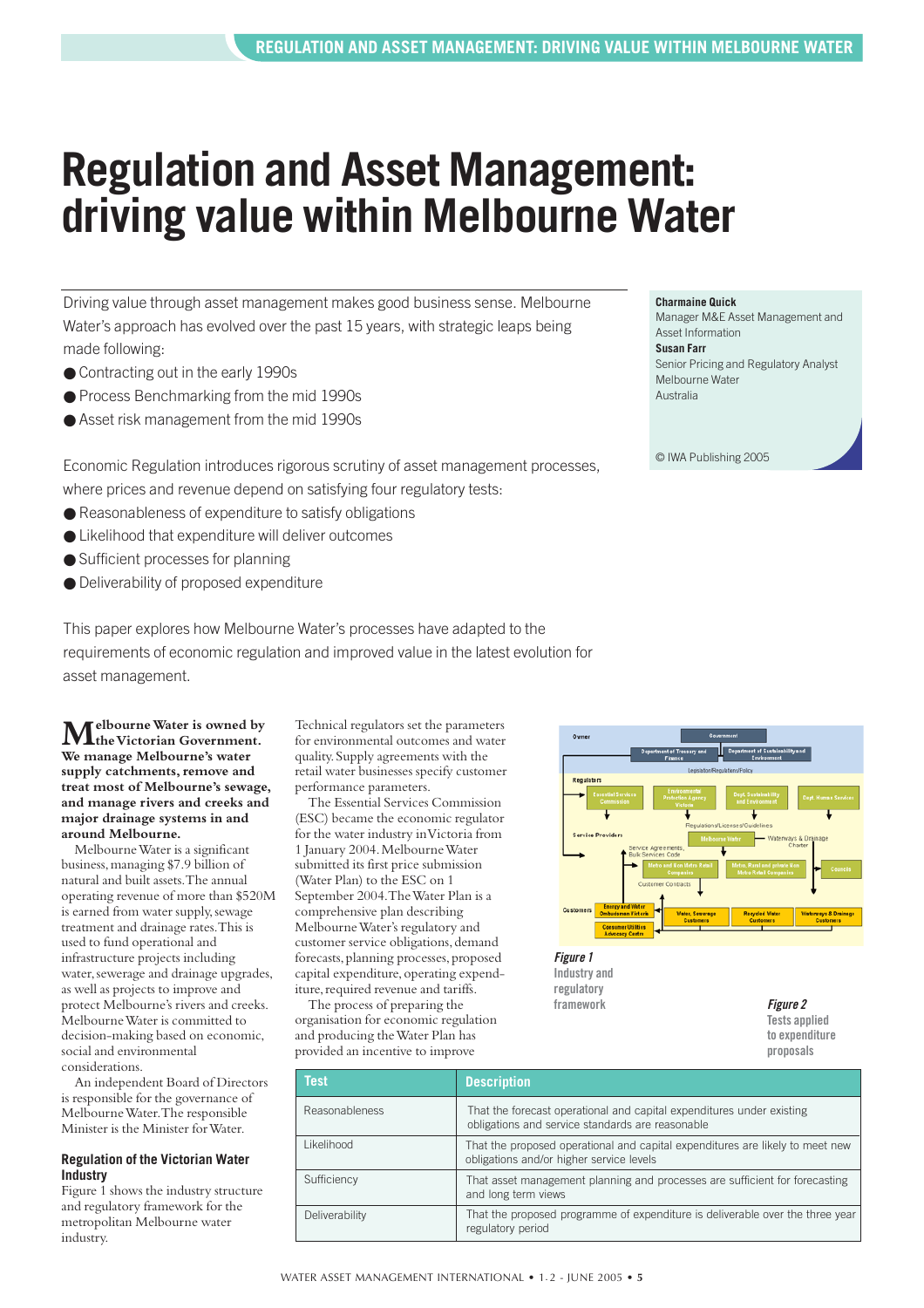asset management disciplines and transparency.

The ESC review process applied four tests to expenditure proposed in the Water Plan: see Figure 2.

This paper will discuss how Melbourne Water's asset management process has adapted to suit a changed regulatory environment.

#### **Reasonableness Test - Removing shades of grey**

Demonstrating 'reasonableness'to a third party introduced a number of new disciplines for Melbourne Water and provided a useful framework for clarifying accountabilities that had previously been 'grey'.Improvements to processes included:

- Documentation of all regulatory and customer service obligations
- Creation of a Statement of Obligations between the Minster for Water Resources and Melbourne Water, clarifying accountabilities for government obligations not regulated through legislation or licences (eg recycling,water conservation, dam safety, risk
- management, river health, drainage) ● Review of performance indicators and targets
- Consultation process and sign-off from technical regulators (environment, health) and customers of requirements driving expenditure.

Prioritising projects and determining optimum timing is also more transparent and takes account of input from our customers and stakeholders.

Figure 3 describes the prioritisation considerations and stakeholder involvement for different programme/ project drivers.

Demonstrating that proposed expenditure is efficient to a third party has required the capture and documentation of historical and proposed efficiency initiatives for both operating and capital expenditure.It is not enough to know it - you have to be able to show it!

Regulation has improved Melbourne Water's capture and documentation of:

- Contract and procurement savings
- Case studies of innovation
- ●Value management / engineering improvements
- Process improvements
- IT benefits

This was a bit of a treasure hunt the first time around; however, processes to systematically capture the 'gems'are being implemented.

**Likelihood Test – Linking expenditure to outcomes** The regulatory environment requires

much stronger linkages between regulatory and customer expectations, planning,expenditure and prices. Figure 4 shows Melbourne Water's Strategic Framework and the linkages between planning, outcomes, expenditure and prices.

A thorough review of business drivers for all capital and operational expenditure helped to demonstrate how expenditure would achieve outcomes,and differentiated between 'business as usual'expenditure to meet existing service standards and 'new obligations'to meet new or improved service standards. Figure 5 shows how new obligations account for 42% of Melbourne Water's capital expenditure during the Water Plan period.

The Water Plan clearly shows which obligations are driving price increases, which has benefited our technical regulator's understanding and appreciation of cost/price implications for changes in standards.

#### **Sufficiency Test – Right tools for the job**

Recent benchmarking of Asset Management shows that Melbourne Water's performance is above average and close to best practice in all categories, except asset acquisition: refer Figure 6.The lower performance in this category is due to the lack of standard design processes, which are not generally applicable to headworks infrastructure.

In a regulatory environment benchmarking is a key tool for demonstrating sufficient processes and for identifying improvement opportunities.

Melbourne Water has developed a comprehensive set of asset management processes known as the 'Value Engine' (Figure 7).The Value Engine comprises the policies, frameworks and procedures to deliver outcomes and improve value at all stages of the asset

*Figure 3* **Planning and prioritisation concerns**

| <b>Customer &amp; Community</b><br>Shareholder / Govt<br><b>BSAs / Waterways &amp; Drainage Charter</b><br><b>Statement of Obligations</b> | <b>Regulators</b><br>Licences     |                                                        |
|--------------------------------------------------------------------------------------------------------------------------------------------|-----------------------------------|--------------------------------------------------------|
| Long Term Plan - 20 Years                                                                                                                  |                                   |                                                        |
| Corporate Plan - 3 yrs<br>Objectives,<br>Water, Sewerage,<br><b>Targets, Actions</b><br><b>Waterways &amp; Drainage</b>                    |                                   | Meet<br>Existing<br><b>Service</b><br><b>Standards</b> |
| Financial Model<br><b>Capital Plan</b><br><b>Operating Plan</b>                                                                            | <b>Business</b><br><b>Drivers</b> | Meet<br>New<br><b>Service</b><br><b>Standards</b>      |
| <b>Water Plan</b>                                                                                                                          |                                   | <b>Add Value</b>                                       |
| <b>Project Delivery</b><br>Performance<br>Association of Association of the Association                                                    |                                   |                                                        |

*Figure 4*

**Melbourne Water strategic framework**

Financial Outcomes

management process.'Value'can be captured through:

- Improvements in lifecycle costs, asset operability,maintainability
- Protection of environment,people or contractors
- Reduced risk
- Innovation and continuous improvement

The core components of the Value Engine existed prior to economic regulation.The main challenge arising from regulation has been translating internally oriented information and processes to an external audience. Adaptations have included:

**20 Year Capital Plan Template** A review of the Planning Framework and Capital Investment Policy resulted in changes to the 20 year capital plan template, enabling the assessment of project information from a range of

- perspectives including:
- Product (Water, Sewerage, etc)
- Programme (Production,transfer, water quality,etc)
- ●Asset class (water mains,pump stations, etc)
- Primary and secondary business driver (renewals, compliance, growth,etc)

| <b>Driver</b>                             | <b>Planning and prioritisation considerations</b>                                                                                                                          | <b>Stakeholders</b>                      |
|-------------------------------------------|----------------------------------------------------------------------------------------------------------------------------------------------------------------------------|------------------------------------------|
| <b>Meet existing</b><br>service standards | Not if but when?                                                                                                                                                           |                                          |
| <b>Renewals</b>                           | Maintenance opportunities optimised?<br>Consequences of deferral (residual risk)                                                                                           | Internal<br>Retail water<br>businesses   |
| Growth                                    | Can demand/peaks be influenced?<br>Consequences of deferral (residual risk)                                                                                                | Retail water<br>businesses<br>Developers |
| <b>Meet new</b><br>service standards      | Do we have to do it? If so, when?                                                                                                                                          |                                          |
| Compliance                                | Can timing/standard be negotiated?<br>Consequences of deferral (residual risk)                                                                                             | Technical<br>regulators                  |
| Other                                     | Can it demonstrate positive effficiency gains?<br>Will it meet environmental or social strategic objectives?<br>Will it mitigate risk?<br>Is the community willing to pay? | Community<br><b>Board</b>                |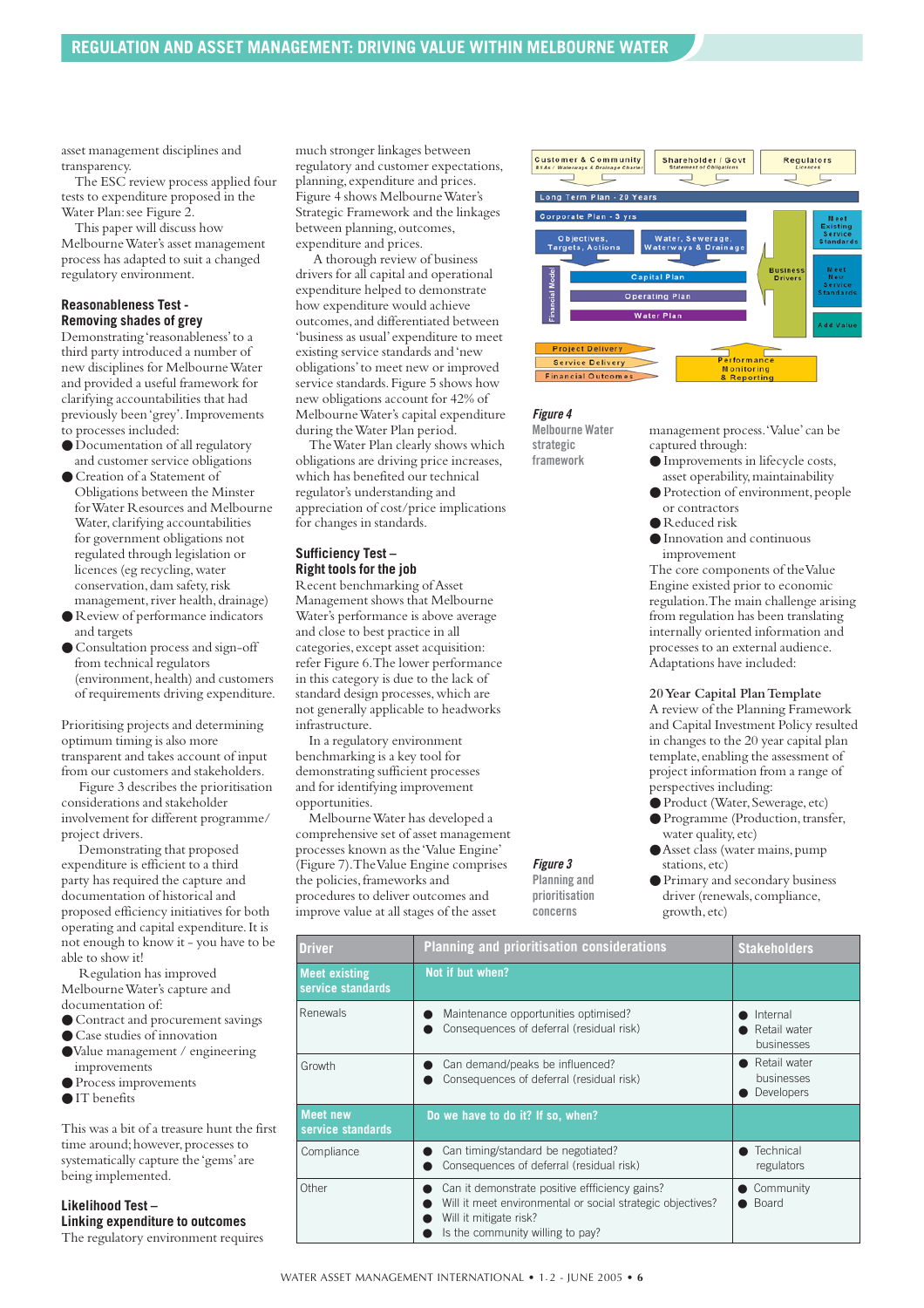



#### *Figure 6*

**WSAA Asset Management Benchmarking 2004, Melbourne results summary**



**Programme plans, project plans and project delivery**

● Business objective (Melbourne Water business objectives)

#### **Programme Plans**

A new layer of planning was introduced at a Programme level. Programme Plans provide a strategic perspective and common understanding for stakeholders and regulators for a group of projects without needing to convey the individual details of hundreds of projects (see Figure 8).

Programme Plans summarise the





strategic context, performance obligations,historical and future expenditure for significant asset classes and strategies.The age profile and risk assessment of existing assets are used to inform planning for the future, including allocations for renewals.

Programme Plans also help to optimise lifecycle costs by analysing operating and capital expenditure together.Strategies for efficient delivery of common projects and synergies with other programmes are now considered at a programme level.

#### **Maintenance Data**

The reporting of operational performance did not require significant modification as we had seven years of detailed costs and future maintenance projections in our asset management information system,'Hansen'. Data on past efficiencies in maintenance management and the introduction of new assets was easily extracted from the system in a format that could be presented to a regulator.

Figure 9 (overleaf) shows how total maintenance costs have decreased in real terms, despite an increase in the asset base.Better asset management planning and improvements to the maintenance contracts have increased the proportion of scheduled maintenance and improved efficiency.

#### **Deliverability Test – Plan to deliver**

Figure 10 shows the forecast capital expenditure for the Water Plan period in the context of actual expenditure over the last four years and the longterm forecast.

The investment profile for the water industry and Melbourne Water in particular can be quite variable due to peaks caused by ageing assets and the size of significant projects.

The capital plan peaks in 2004/05

and 2007/08 are due to aberrations caused by significant individual projects.This capital profile requires a flexible approach to delivery that can be scaled up or down.

The majority of project management and contract management is outsourced, providing flexibility and access to specialised skills through competitive processes as required. Internal resources are focused on the capital programme delivery and development of delivery strategies.

Melbourne Water's Contract Strategy,Capital Delivery Framework and new Project Portfolio Management System (PPMS) aim to improve efficiency and reduce project management risk.

PPMS has been integrated with Melbourne Water's finance system and capital procedures and aims to improve forecasting, scheduling, tracking and process disciplines during the project management process.PPMS captures project information and progress from the inception of the project to handover and post implementation reviews.This will improve management of individual projects and overall oversight of the delivery programme.

Regulation has shifted the delivery focus from spending planned dollars to delivering planned outcomes, more efficiently than planned.Corporate targets, performance plans and culture have had to adapt to this shift. Reporting will need to show how outcomes have been delivered,in addition to time and cost,and track variations from the Water Plan for all three dimensions.

Committing to the delivery of capital plan outcomes four years in advance will be one of the most significant changes.In the past there has been much greater flexibility to reprioritise projects and respond to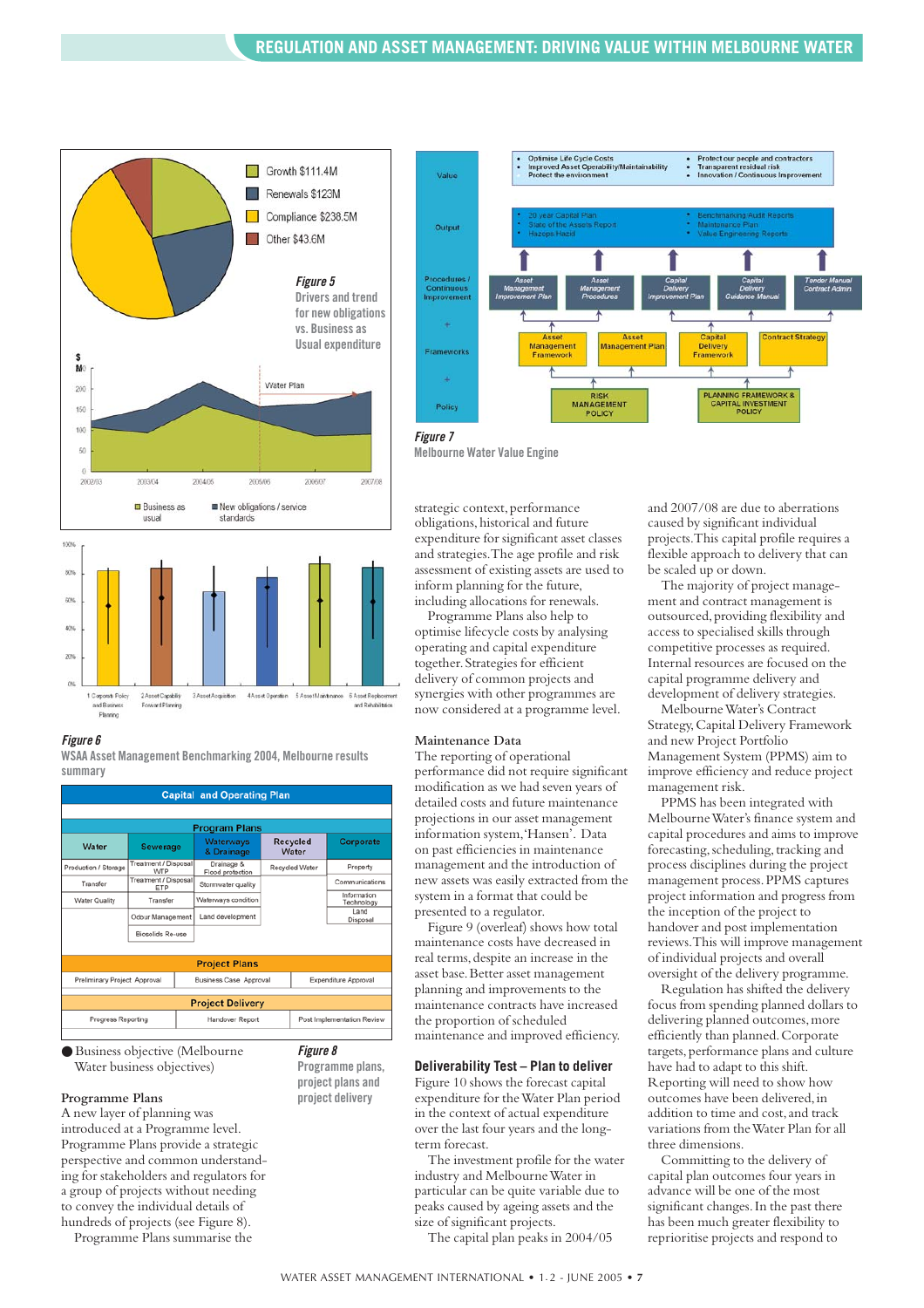customer and stakeholder requirements.Greater discipline will be required as revenue will be fixed for the regulatory period and prices are tied to the delivery of specified outcomes.Unscheduled increases in expenditure will negatively impact Melbourne Water's bottom line and business value.Conversely,innovations that result in outcomes being delivered below budget will result in improved value.

Processes will need to ensure justified variations are accounted for in prices during the next regulatory period.External organisations who contact us mid-cycle are already getting a surprise when we say 'you will have to wait for the next boat'.

#### **The road ahead**

Just as we breathe a sigh of relief that the Water Plan has been delivered, the next regulatory cycle looms around the corner.The first Water Plan period was for three years (2005/06 – 2007/08). Future regulatory periods will be for five years.Planning and consultation for the next Water Plan will commence in July 2005.Challenges for asset management going forward include:

- Synchronise planning and consultation with customers/ technical regulators with the regulatory cycle
- Improve triple bottom line business case assessment
- Improve processes for estimating and recording stage of planning 'accuracy'
- Incorporate incentives for achieving outcomes below plan in corporate targets, performance plans, contracts
- ●Tracking and reporting variations to the Water Plan
- Capturing value of efficiencies achieved

● Improving cost allocation model for customers

From a cultural perspective, regulation means that the economists, scientists and engineers are working together creating stronger links between assets, outcomes,prices and business value. Ultimately,we think this is a great thing for our customers and the community.

#### **Conclusion**

Overall there have been few material changes to Melbourne Water's core asset management processes as a result of economic regulation.The key challenge has been translating an internally oriented process to enable external evaluation and understanding through documentation of Melbourne Water's processes, procedures and expenditure profiles – 'it is not enough to know it:you have to be able to show it'.

There is a transaction cost in increasing transparency; however, the benefits include greater credibility and accountability with a focus on delivering better value to our customers and the community.●



Water Maintenance History



Sewerage Maintenance History



**II** Scheduled **II** Unscheduled



**Water and sewerage direct maintenance costs (2003/04 AU\$)**



**capital expenditure 2001/02 to 2010/11**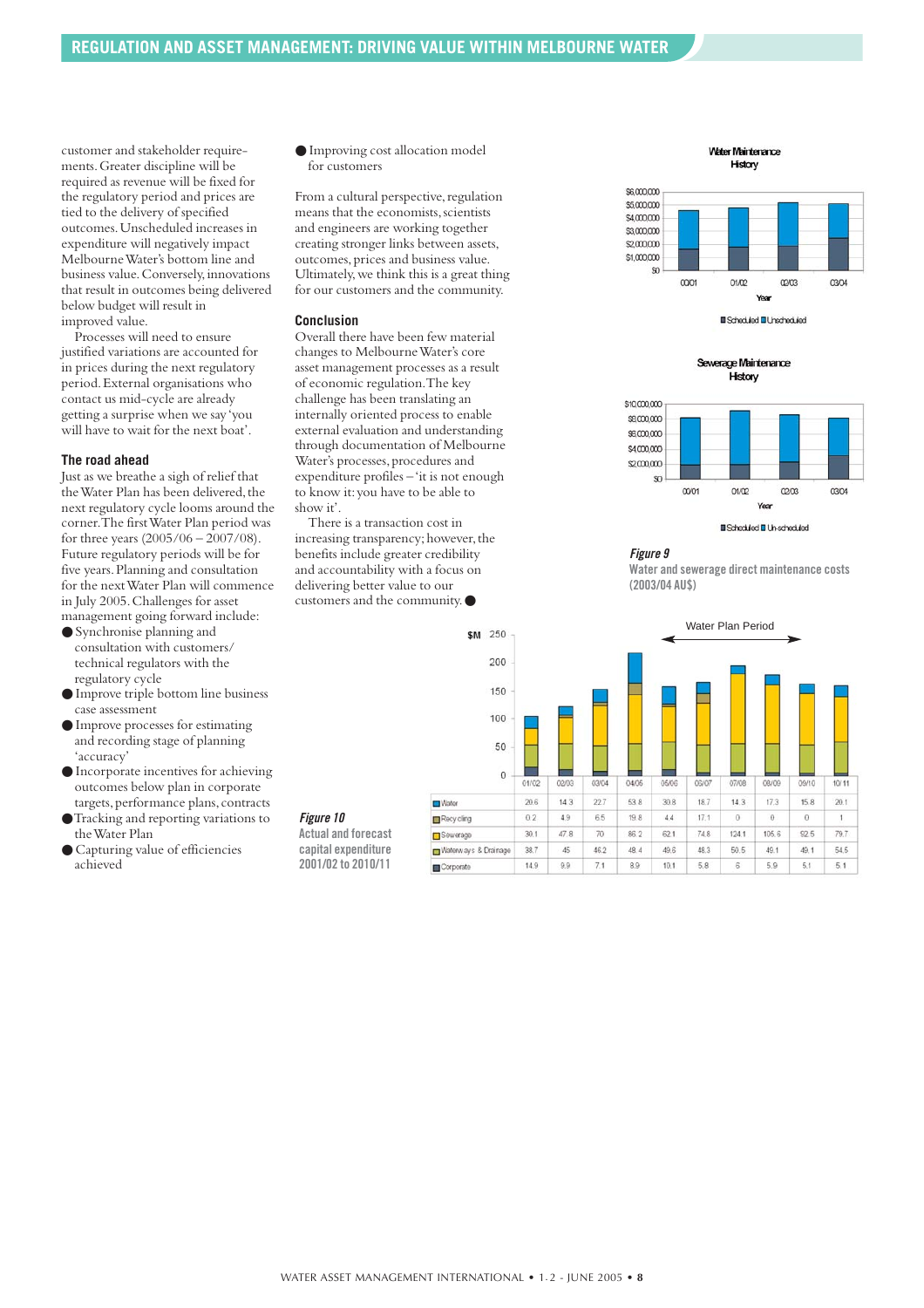## <span id="page-8-0"></span>**New developments in investment planning and project evaluation**

Optimising expenditure to meet multiple objectives with limited resource

As Asset Management continues to develop into a business function in its own right, separate from asset ownership and asset services (maintenance etc), leading utility companies are recognizing the different business drivers between Asset Owner, Asset Manager and Asset Service Provider, and are organising their businesses accordingly. Asset Managers are focusing on extracting value from Assets whilst managing the longterm sustainability of those assets for their key stakeholders, whilst Asset Owners set their expectations and performance targets and Service Providers perform the physical work on the asset.

For Asset Managers, the ability to optimally ration capital and operational expenditure is crucial to both deliver short term value and ensure this sustainability. Most utilities have historically made investment and project selection decisions based on a prioritisation of projects according to risk assessment and therefore are finding the philosophical transition towards achieving goals and objectives a difficult one. Leading Asset Managers are realising that if the company's strategic objective and key performance indicators are appropriate, and support the medium and long term sustainability of the company, investment should be targeted at meeting those objectives. Utilities are realising that to be world-class Asset Managers they must become pro-active businesses rather than asset caretakers.

This paper considers the processes and strategies being purchased or developed by Best Performing companies, in seeking an answer to the question: 'What is it that leading Asset Management companies are doing, and doing well?'

**Against a background of increasing pressure to better manage assets, utility companies are extremely concerned about the effectiveness of their asset management capabilities.Whilst the Asset Management concept has been embraced globally by the utilities industry,for most utilities their Asset Management capabilities have yet to be tested**



*Figure 1* **UMS strategic asset management model** **by the pressures of a truly competitive environment.There are a number of key areas of Asset Management that will be critical to the success of utilities facing regulatory,shareholder or competitor pressures, and each area has an underlying process that is intertwined with the next, such that each is as vital a link in the chain as the next. One area that has achieved particular attention recently is the Investment Planning process which will be the focus of this article; however,before considering the value and the methodologies required for Investment Planning, we need first to consider its place in the Strategic Asset Management (SAM) value chain.**

**Jason Cox**

UMS Group Global Management Consultants, Melbourne, Australia

© IWA Publishing 2005

Asset intensive businesses have opted for Asset Management business models to effectively tie together core processes and focus their businesses on extracting optimal returns from their assets in accordance with short and longer term financial and risk strategies decided by their owners.

Successful Asset Management requires a fundamental change in philosophy from a tendency to target maximum performance,minimum risk and least cost approach to one that targets minimum acceptable performance,active risk management and an approach where all spend is based on benefit and risk trade-offs, rather than historical budget or ratebased mentality<sup>1</sup>. Hence there is a fundamental culture shift required of companies embracing these concepts, in addition to organisational structure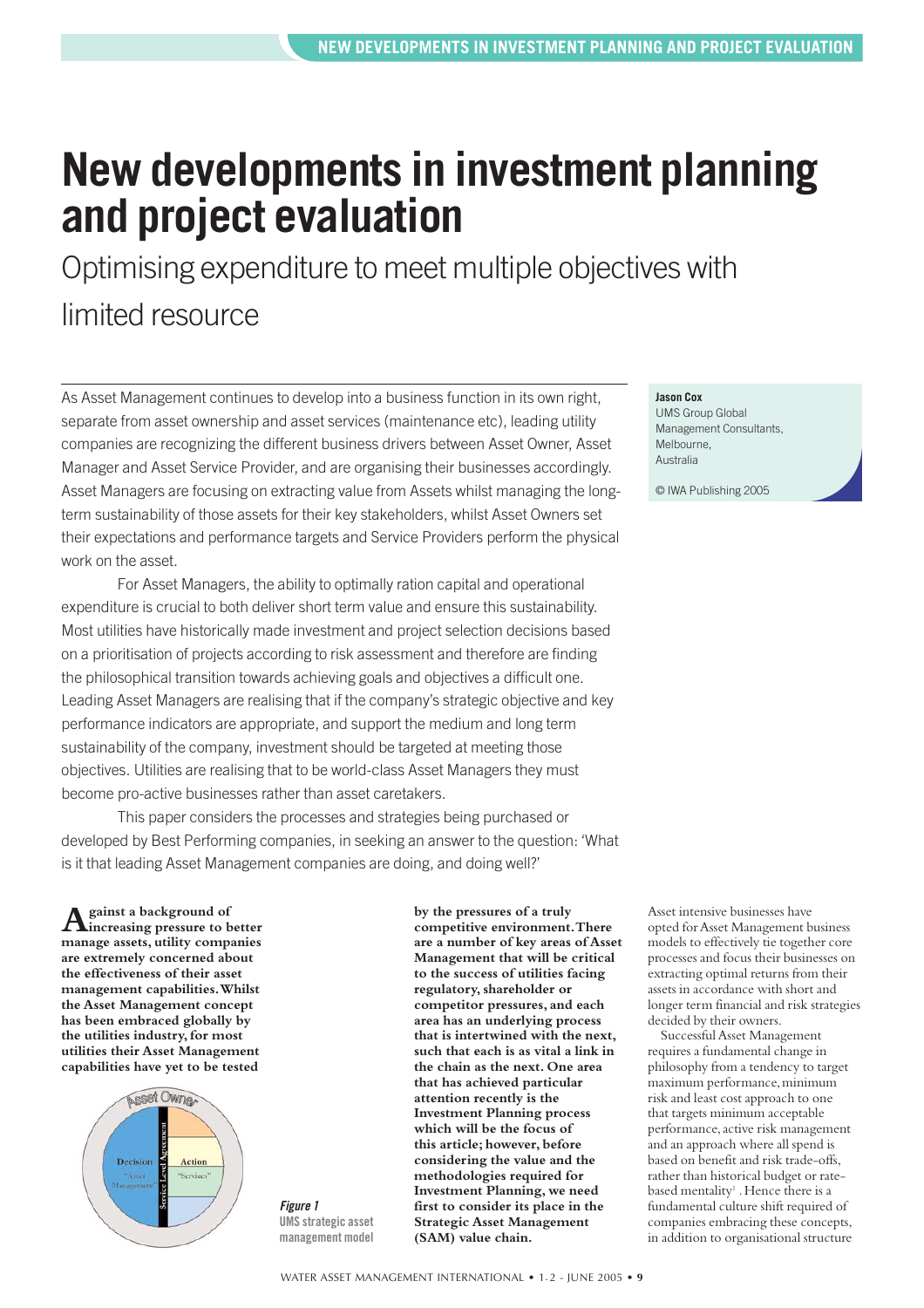changes, supporting systems and processes and asset information.

#### **What is asset management?**

The Asset Management model provides the tools and processes to enable and sustain the transformation of a business to a commercially driven and dynamic organisation that continuously operates to optimise its value.When done correctly, the result can be a dramatic reduction in costs coupled with increases in shareholder value, reliability, customer satisfaction, and employee productivity,satisfaction,and skill level.Each of these parameters are important for the viability and long term sustainability of an organisation. Effective Asset Management requires the highest level of commitment to three fundamental tenets:

- ●A clear focus on maximising return on assets,by achieving secondary goals of lifecycle cost minimisation, optimised renewal and capital deployment,and effective risk and performance management.
- Contestability of services driving costs to the minimum consistent with required timing,logistics and quality.
- Separation of responsibility for the management of the workforce from the management of the assets (see Figure 1).

#### *Asset Owner*

In this model, the asset owner, asset manager and asset service provider play distinct and important roles supporting the economics and performance of the asset.Asset Owner roles include managing the license, corporate governance, corporate performance, business development, merger and acquisition strategy, regulatory relations,profitability management, stakeholder management, competitive strategy and asset manager interface.

#### *Asset Manager*

Asset Management involves several key changes in the way the business is managed,whereby the responsibilities and accountabilities for asset management decisions, regarding O&M or capital investment in plant and equipment (including design, acquisition,commissioning,operation, maintenance, performance, retirement, and replacement) are separated from the management of the workforce.All decisions must be understood in terms of financial impact and viewed in the context of implications for existing assets (returns, prioritisation, utilisation, risk,future replacement/ refurbishment costs,etc.).A shift in focus to a longer-term lifecycle view of costs,risk objectives and return on investment

must be an integral part of day to day asset management decisions.

The business of Asset Manager includes those processes, sub-processes and applications (tools) necessary to make consistent, effective and efficient decisions related to the assets.These decisions deal with optimising the operation,maintenance,upgrade, design of new portions of the asset, retirement of assets, and investment/business opportunities. Effective risk management is the cornerstone of all decision-making processes within the Asset Management business function.

#### *Asset Service Provider*

Workforce management decisions regarding staffing, skills, training, incentives, productivity, work rules, and union relations are made within the context of a focused market competitive services organisation. Asset Service providers therefore take care of the 'field'work associated with the asset, covering processes such as Design and Construction,Operate, Maintain and Restore, Performance Management and involving core competencies such as works management and resource management.

#### *Key Asset Management Processes*

The UMS Group SAM model considers Asset Management to be comprised of several intertwined processes that are supported by tools, systems and capabilities to enable optimal CapEx and Opex decisions for a given asset that has a range of desired objectives and targets.These processes are described in brief below:

- **Ownership Interface**.Through this process, the Asset Owner should clearly communicate objectives and high level corporate strategy as well as expectations for the performance of the asset whilst the Asset Manager should communicate asset performance, risk and strategy so that the owner has adequate information for decision making.
- **Asset Strategy**.All technical considerations related to the asset are contained within Asset Strategy processes and are integrated and applied to the asset through the Asset Management process.Asset Strategy is a broad process incorporating a number of sub-processes that merge traditional utility planning concepts with the performance and risk focus of the Asset Management philosophy.These include: O System Planning: Process for system design to maximise asset utilisation and system reliability, ensure system integrity and public

safety, minimise load loss, etc.

- ❍ Standards:Standards development and maintenance is essential to cost effective system planning and asset strategy as well as assisting supply chain management,etc.
- ❍ Maintenance Optimisation:Links Condition Based Assessment (CBA), Reliability Centred Maintenance (RCM) and End of Life analysis (EOL) into an effective maintenance process.
- **Investment Planning**.All financial considerations and investment proposals are addressed within Investment Planning processes and are integrated and applied to the asset and to the overall business through Asset Management process. Investment Planning links tightly to Asset Strategy, Performance Management, Risk Management, Regulatory Management and Contract Management.However, owners are concerned about more than current returns and future risk.They are concerned about the long term viability of their business and hence desire the appropriate trade-off between returns, risk, public image, employee satisfaction and any number of other objectives.A detailed analysis of Investment Planning is presented later in this paper.
- **Risk Management**.Risk management is an intricate process that combines market influences, asset performance capability,and acceptable levels of risk to determine the optimal direction.The inputs to the process are highly dynamic and the processes and models need to be flexible enough to respond to changing conditions. Risk analysis actually fits into a number of areas within the Asset Management processes but is fundamental to Asset Strategy and the development of Asset Plans and Life Cycle Plans as well as the development of strategy scenarios.
- **Contracting Strategy**.Contract Strategy does not include the specific management of the workforce in the field, performed by project managers,supervisors or foremen.What it does include is decisions around contracting, such as maintenance insourcing versus outsourcing, standard versus performance-based contracts, single versus multiple contractors and decisions on whether asset management and/or network services are insourced or outsourced.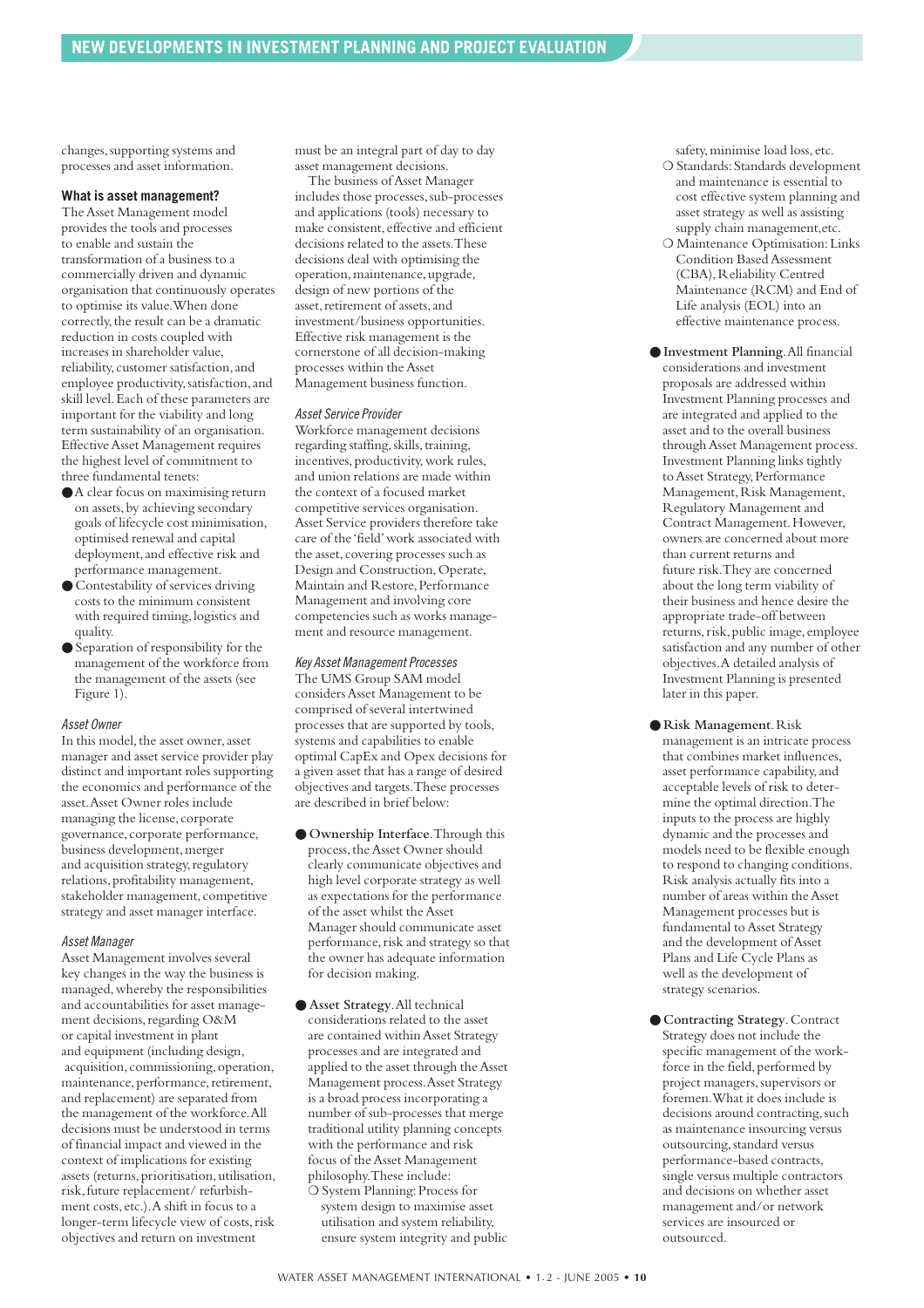#### ● **Performance Management**.

Performance Management involves all the people, processes, systems, initiatives,functions,and activities currently conducting performance monitoring analysis,continuous improvement, initiatives and/or quality control for the assets of the company.Performance Management includes all the processes and steps required to develop, define and track performance of the assets and service providers necessary to provide quality management data for strategic decision making for the owner.It is fundamental in that it pervades all business owner, asset management and service provision processes.

● **Supporting Technology**.Data collection, storage, and retrieval systems,transposing effective SLA's and contracts across many parts of the business,inventory optimisation tools,etc,are vital to the effective operation of an Asset Management business.

#### **Investment Planning: a critical competency in leading asset management businesses**

Increasingly executives are seeking to make appropriate investment trade-offs between tangible and intangible company assets, but whilst the value of tangible assets tend to be measurable through formulae and calculation, intangible assets such as employee competencies and knowledge management systems are very difficult to evaluate.The latest tools and investment planning processes attempt to add method, process and calculation to the 'intuition'upon which such decisions have historically been made.

Developers of the original Balance Scorecard model,Kaplan and Norton, believe that 'measuring the value of intangible assets is really about estimating how closely aligned those assets are to the company's strategy'.2

An effective investment planning process must align spend decisions to company strategy and ensure appropriate weighting between tangible and intangible assets. Intangible assets tend to be the key differentiators between businesses and therefore a chief potential source of competitive advantage as they are not easily transferred.Kaplan and Norton go on to say:'if the company has a sound strategy and if the intangible assets are aligned with that strategy, then the assets will create value for the organisation.If the assets are not aligned with the strategy or if the strategy is flawed, then intangible assets will create little value, even if large



*Figure 2* **Basic investment planning process**

investment and project selection decisions based on a prioritisation of projects,based upon risk assessment, and therefore find the philosophical transition towards achieving goals and objectives a difficult one.Leading companies are realising that if the company's strategic objective and key performance indicators are appropriate, and the strategy is sound, investment should be targeted at meeting those objectives.Utilities are realising they must become pro-active businesses rather than asset caretakers.

amounts have been spent on them.' Most utilities have historically made

#### *Investment Planning Defined*

The process begins with the definition of asset portfolio and business goals. It proceeds with monitoring and measurement of asset performance, initiation of a business case for an investment decision and then analyses a range of investments to determine the recommended course of action to maximise strategic and economic value. At a high level, the Investment Planning Process essentially follows five key steps;Gathering Information, Analysis and Decision and Implementation (see Figure 2).

#### *How well are utilities managing this process?*

Most utilities we work with perform reasonably well at gathering information, particularly with the advent of technologies to remotely monitor, capture and upload data such as equipment faults, alarms, etc. Monitoring and communicating information is an area some companies struggle with but generally there is adequate information available somewhere in the organisation to enable informed decisions on assets. One common problem for utilities is that information dispersed throughout the business can be time consuming to gather,as has been the experience for

*Figure 3* **Advanced investment planning process**

push 'pet'projects through.This trend is consistent across electricity,gas,water, telecommunications and rail infrastructure utilities and is one of the key reasons that Investment Planning processes have come under close scrutiny by companies and their stakeholders across the world in recent years.

many utilities involved in multicompany benchmarking programs in recent years.Leading works management systems and detailed fixed asset registers facilitate data collection and monitoring and thus support the Performance Management process but can be expensive to implement.

The Analyse and Decision step of the process however, is where many Asset Managers find real difficulties in making consistent and defensible investment decisions in a timely manner.System planners have different views on expenditure from financiers or from operations or back office and planners are often unclear as to the objectives of their executive or are not aligned to these objectives and try to

#### *A Best Practice approach to Investment Planning*

Best Practice Investment Planning ensures that different business units within an organisation do not make investment decisions in isolation,and that the overall objectives of the business are in sight for any expenditure scenario. Furthermore, all investment decisions are aligned to the organisational risk appetite and there is a transparency, accountability and a formal documentation of the investment decision process.Finally, the process should allow for an optimisation step to ensure that a 'balanced'spread of objectives is achieved and therefore investment is covering a range of corporate objectives.These key Investment Planning attributes will be discussed in more detail below.

### **Process Flow**

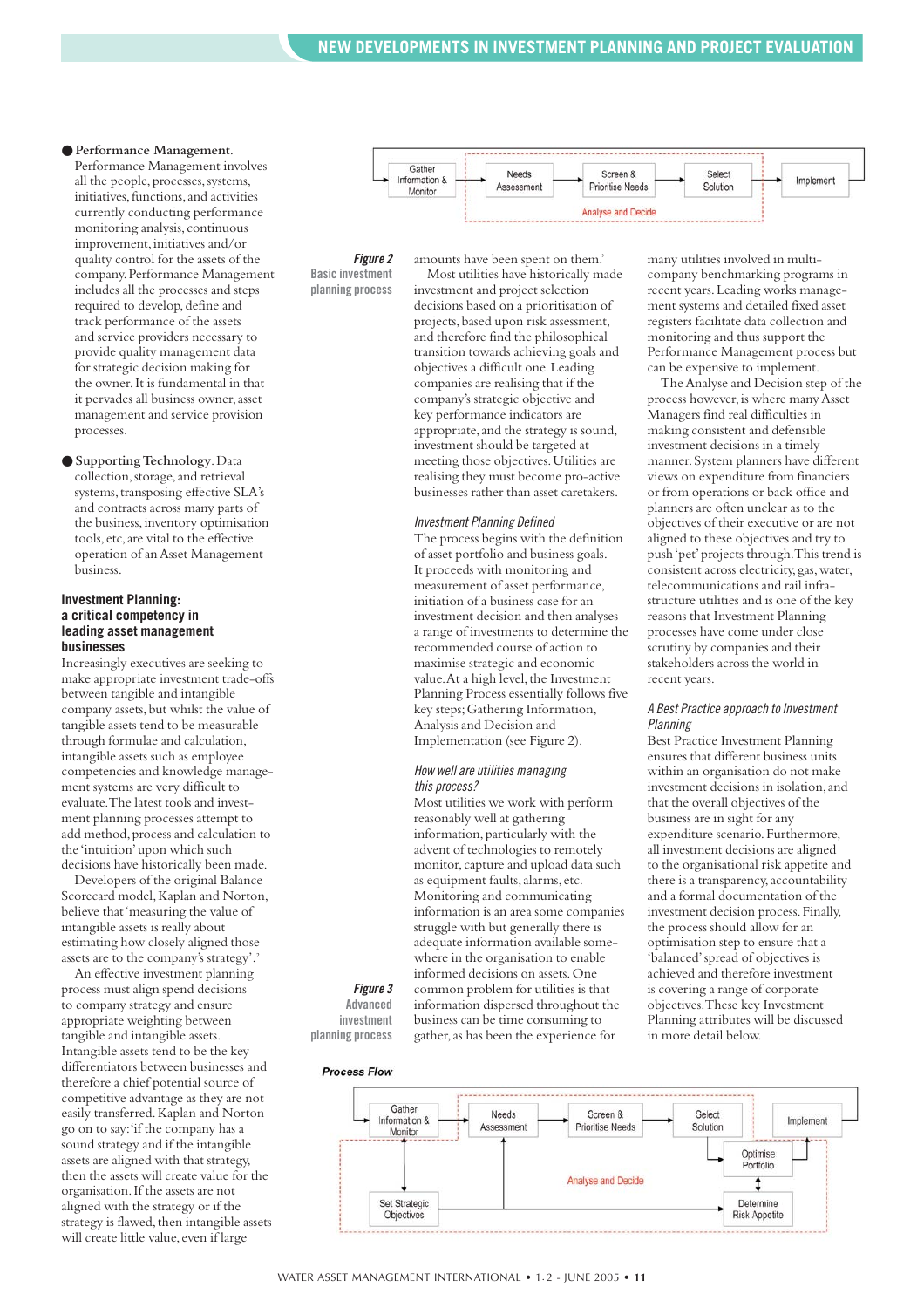#### **Portfolio Optimisation: a key concept in investment planning**

Asset Owners are concerned about more than current returns and future risk.They are concerned about the long term viability of their business and hence desire their investments to address the appropriate trade-off between returns, risk, public image, employee satisfaction and any number of other objectives.

Many businesses are talking about triple bottom line objectives, but in fact some have moved past triple bottom line and are optimising their businesses to meet owner objectives over five or more 'bottom lines'.The process is known as investment Portfolio Optimisation and it is the latest tool available to companies intent on positioning themselves to achieve maximal alignment between strategy and spend.

Portfolio Optimisation takes a holistic view of all expenditure by project and enables the determination of a list of projects that fit a given budget constraint and produce the highest cumulative weighted benefit across all nominated strategic objectives and sub-measures (KPIs) of the business<sup>3</sup>. The principles of optimisation were first employed in the early 1950s when Harry Markowitz put forth his theories on modern portfolio management pertaining to financial assets and utilising the concepts of variance and co-variance to deliver maximum return for a given level of risk<sup>4</sup>. These principles have been expanded upon and applied across a number of domains including project portfolio analysis for business investment planning.The optimisation process thus focuses on selecting the optimum bundle of projects that maximise the strategic value with an acceptable risk exposure.It is not intended to support the analysis of limitations or formulation of projects that address these limitations.The contribution of individual projects is measured within the bundle that meets the financial restraints.Smaller high-value projects can be selected in the bundle because the basic process of optimisation is to maximise value for minimum cost.

#### **Using Decision Support Tools**

Supporting the decision step of the process should be a wealth of knowledge and information about the asset and the objectives the owner has for that asset and the business as a whole.

Furthermore, leading asset Managers are adopting tools to support decision analysis and leverage off the knowledge and information within the business. The leading decision analysis tools

combine economics,logistics,technical and decision theory to select the best investments as measured by a balanced scorecard of business value and within an acceptable risk profile.Such decision assistance tools provide companies with a robust approach for maximising the returns from constrained funding, and optimising the value of investments across their current and future asset portfolios.

Why are decision support tools more than just a prioritisation calculator? Decision support tools provide many hard and soft benefits for the Asset Manager:

- ●They can reduce 'politicking' by project advocates which drives objectives instead of criticality of need.
- Decision makers tend to unconsciously discount objectives below their 'top 3'priorities.
- Snap judgments or 'gut calls'by decision-makers in the review process can overturn months of careful analysis.
- Proven but mature programs can starve more promising new programs of investment.
- ●They can provide greatly increased communication of investment constraints and limitations of the business to owners and regulators.
- ●They can achieve a transparent selection mechanism to display project selection criteria.
- They can communicate risk exposure and quickly highlight un-funded projects that fall within defined high risk categories.

It is not uncommon to find five Executives with five different views on what the corporate Vision Statement really means,and what the true objectives of the company are.Aligning the company around its true objectives is a difficult but critical step for any business and linking the objectives to actual investment and the activities of the company actually becomes an enabling factor in achieving the corporate Vision.

Decision support tools should not be expected to replace common sense, sound judgement and hard-earned experience<sup>5</sup>. Decision support tools are designed to assist planners and decision makers by arming them with adequate information with which to make a decision and by providing them with a flexible scenario planning calculator to assist in predicting benefits and risks associated with possible investment choices or portfolios.Any selected portfolio must be analysed to ensure the risks associated with that portfolio are acceptable to the business and the benefit align with overall business strategies.

#### **Linking Investment to Strategic Objectives and Business Performance**

A Best Practice Investment Planning process begins through the development of a Decision Framework based on the Strategic Objectives of the company.The framework consists of a set of weighted strategic objectives and sub-measures. Management must therefore first identify and reach consensus on a set of Strategic Objectives which typically cover financial drivers,any regulatory objectives, customer related objectives, employee or other internal objectives and reliability objectives.Each objective must be clearly defined and then weighted using a robust approach such as Analytical Hierarchy Preferencing (AHP) methodologies based on decision tree logic.<sup>6</sup>

Once a set of weighted strategic objectives is established the next step is to identify sub-measures of each Strategic Objective which must be measurable on a project by project basis.Sub-measures can therefore be thought of as Key Performance Indicators (KPIs) and each submeasure is defined in terms of a scoring range against which projects can be assessed.

For each goal developed in the Strategic Objective Workshop,a set of contributing metrics is established into a project scoring matrix.Efforts should be undertaken to define the extremes of value for the range of projects and programs under consideration and the aim is to develop and test rigorous scoring criteria such that no two people in the organisation would score the same project differently.This is a critical and difficult step in the development of a robust framework and requires inputs from a range of areas within the organisation to achieve a well defined and widely accepted set of definitions and project scoring criteria.For each Objective and each sub-measure, it is a good idea to develop sample projects and programmes that would produce positive and negative scores in order to assist personnel in scoring their own projects.

For enterprise-wide engagements, a good 'road-test'of a Decision Framework is to conduct crossfunctional challenges to assure the equivalent rigour of scoring is present across the enterprise.This will ensure further buy-in to the process,a better consensus on scoring parameters and a broader understanding of the reasoning behind each measure.Experience has also proven these workshops provide an excellent platform for communicating between business units and aligning the wider organisation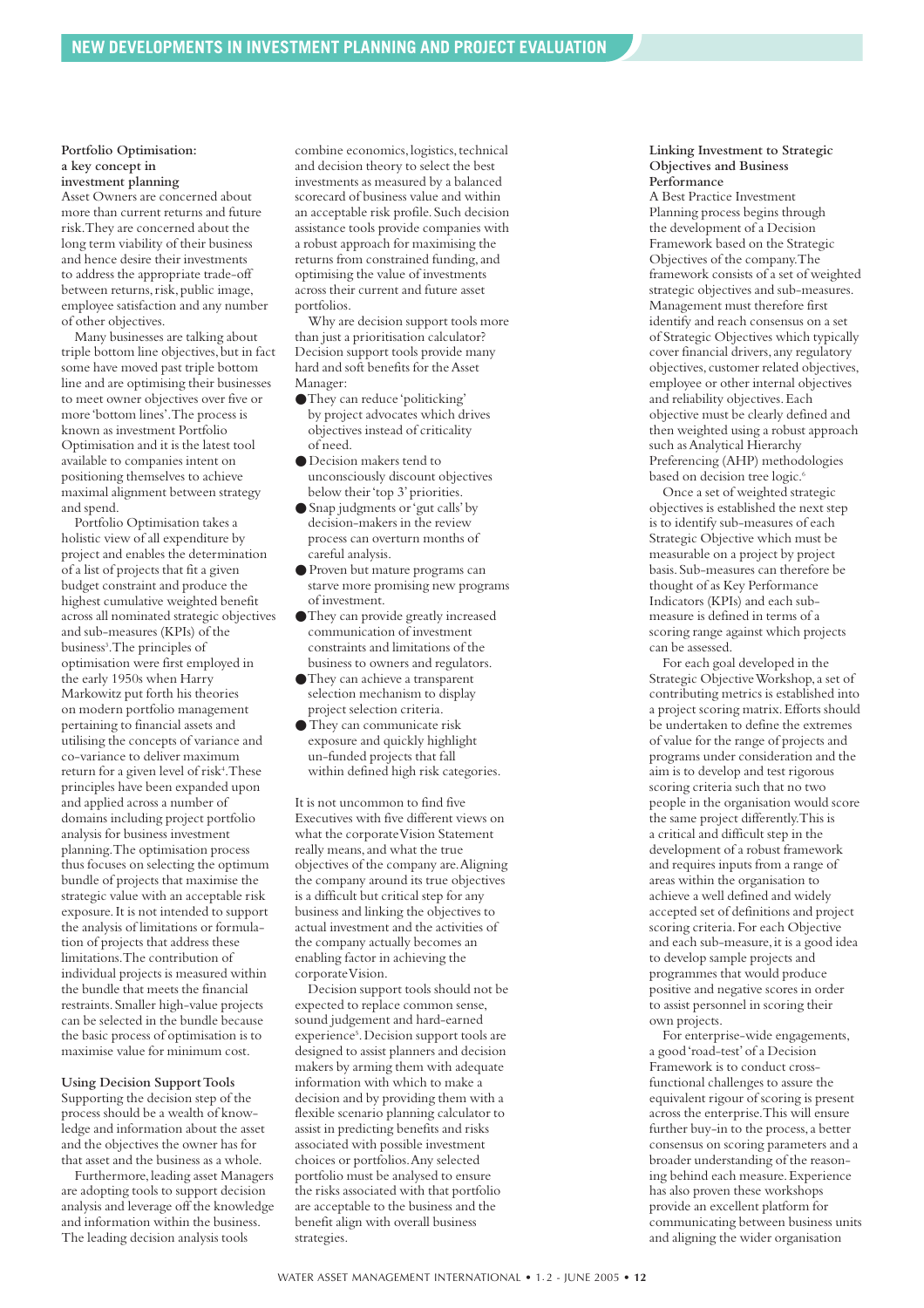around company objectives.The final step is then to assemble the package of matrixes for review by Executive Leadership.

#### **Risk Assessment**

With the advent of commercialisation, privatisation and disaggregation of the utilities industries in Australia,many businesses have become significantly more commercially focused and considerate of ownership pressures, community obligations and the fundamental business tenets of cost minimisation, revenue growth, profits and sustainability.Management teams in many major utilities have developed strategies beyond those of network maintenance and demand management and have set their business objectives around satisfying financial, customer, regulator and employee requirements,often in conjunction with business growth strategies.Yet despite this commercial focus and clear objective from management teams to operate viable and sustainable businesses,most utilities base the investment decisions almost entirely on risk mitigation,with little or no consideration to their stated business objectives.In doing so,they face two major disadvantages:

- 1.They push important investment decision making out of the executive or management domain and into the engineering domain;
- 2.They operate without an intrinsic understanding of the impact of riskbased decision making on their ability to meet stated objectives.

Risk mitigation is just one of several important criteria for investment decisions and may not achieve any particular measurable benefit for the company.Investment planners are therefore beginning to think of the investment decision in two parts: 1.Benefits to be achieved for a given

- investment portfolio,and; 2.The Risk associated with that
- investment portfolio.

Within an Investment decision analysis tool there clearly must be a facility to determine the risk exposure the business faces for any given spend scenario. In other words, for any set of selected and deferred projects, the deferred projects are associated with a risk profile that the company will be exposed to if it does not go ahead with those projects.Many projects are designed to mitigate risk so to defer such a project is to leave the company exposed to that risk.The project portfolio should therefore serve not only as a project register and a register of potential strategic benefit to the company,but also a register of risk

exposure that will at some point need to be addressed.

In addition to the Strategic Objective scoring framework, the Investment Decision Framework must also include a matrix of consequence and probability scores to allow each project and programme to be scored as to the resultant risk to the business of not being selected in the optimisation. In a similar manner to the Strategic Objective scoring definitions,risk is typically defined across a number of risk domains such as Financial Risk, Technical Risk, Socio-political Risk, etc.7 Each domain of risk defines a range of potential consequences for each risk type and a probability of a risk event in that domain should the project be deferred.

Once all projects are assessed in terms of the consequence and probability of a risk event if the project is deferred, the Executive and Management of the company have a register of known risk to the company and its assets and can set the company 'risk appetite'– the level of risk deemed intolerable.The risk appetite of the company will be the defining factor as to whether a project should be selected on risk criteria.

#### **Project Scoring**

Each project is scored on Sub-Measures which are then weighted and summated to produce a score against each high level Strategic Objective.A project may receive a range of negative and positive scores across both Sub-Measures and Strategic Objectives. Each project is also scored for consequence and probability in each defined risk domain, typically using a scoring range 0 to 5 for each, where zero is low consequence (no impact) or low probability (very unlikely) and 5 is high consequence (catastrophic) or high probability (almost certain).

Scoring Training for Engineers and Planners will help ensure consistency and familiarity with scoring templates across the business.The Project Portfolio Manager is responsible for monitoring scoring consistency and should look for trends within departments or work groups that might undermine portfolio information quality.From time to time the Portfolio Manager may refine Scoring Descriptions, Definitions and examples as necessary to maintain scoring consistency.

All individual projects are scored and added to the project portfolio,or library,until a complete list of potential projects is developed.

#### **Finding the Trade-offs**

One key benefit from creating a project portfolio on a common assessment

platform is the ability to see in a matter of minutes what impact a given subjective project selection decision has on the rest of the project portfolio and indeed on the objectives of the business.The Portfolio Manager can also utilise this holistic view of company projects to determine whether some projects could be bundled due to similarities in timing, geography or personnel that might result in an overall summated cost less than the summed cost of each individual project.This is sometimes referred to as 'the Portfolio Effect'.

There should be enough flexibility in the process and optimisation tool that the Portfolio Manager and indeed Management and Executive teams have the discretion to nominate 'Mandatory' projects,or to force-select projects fitting certain criteria such as Customer Requested Work, Governmental ad Compliance driven projects.However the question must be asked,'when is something mandatory?'It must be recognised that a decision to nominate a project as Mandatory may render a portfolio sub-optimal and hence only projects which absolutely must go ahead should be labelled Mandatory.These might include projects that are almost completed from previous budget periods,projects that are legal requirements or political decisions that the company must abide by.Note however, that even Mandatory projects should be scored on both Strategic Objective benefit and Risk in order to determine their impact on the overall project portfolio.

#### **Best Practices in Investment Planning**

To summarise, we find that leading asset management companies exhibit a number of key characteristics:

- Optimise rather than simple rank or prioritise.
- Invest resources to accommodate specific needs and objectives rather than spend to a budget limit.
- Considering financial and nonfinancial indicators as go/no-go criteria.
- Consider risk as part of the analysis and decision making process.
- Understand the risk of NOT doing a project as a real risk scenario for the business.
- Do not treat everything as 'non discretionary'spending.

**The Common Objections to Improving Investment Planning** UMS has worked with many utilities to implement Decision Support Tools and in particular our Portfolio Optimisation Process and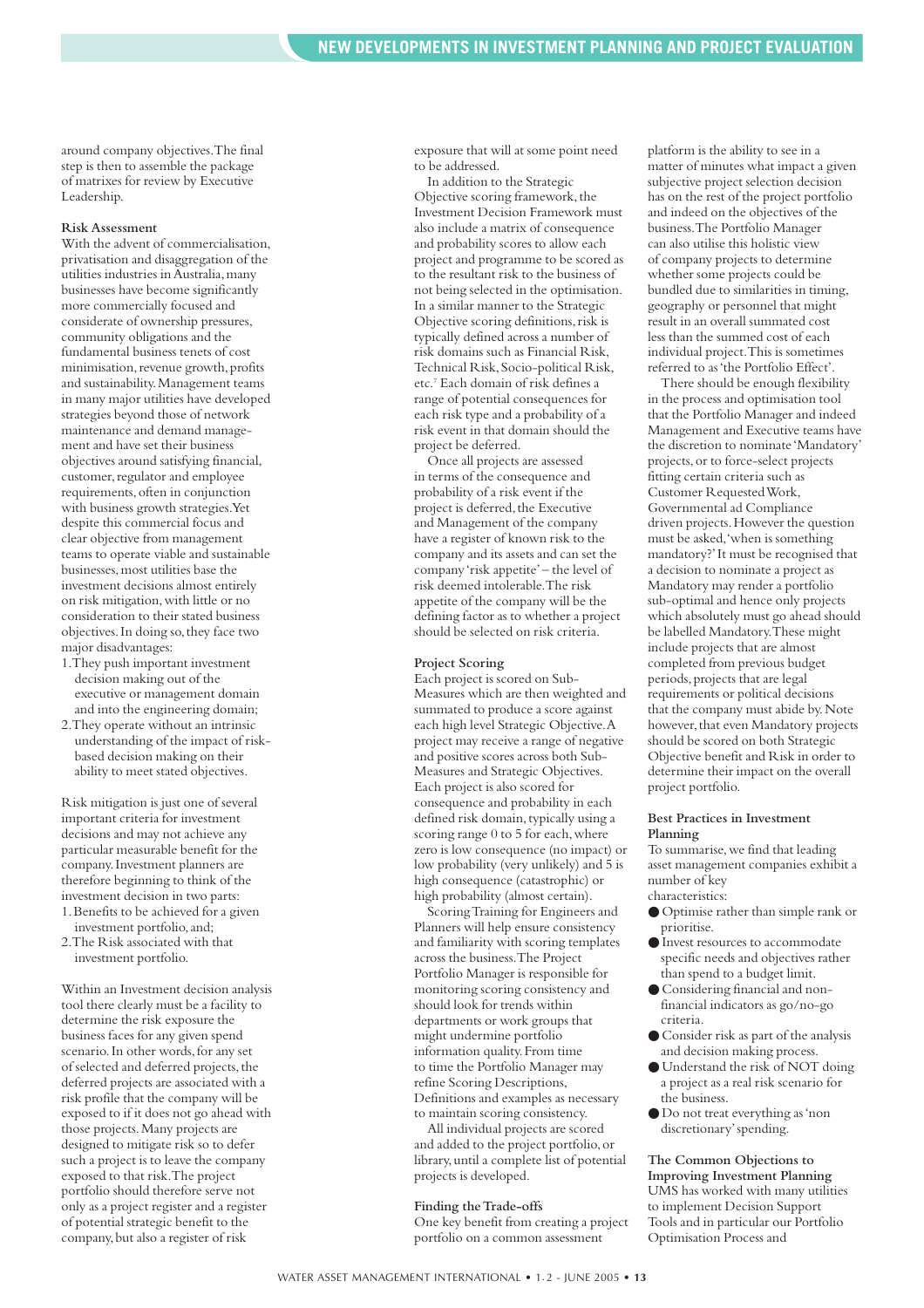Optimisation Tool that is aligned with all the Investment Planning criteria discussed in this paper.Speaking to Planners,Asset Managers,Financial Controllers and CEOs in each business we often initially hear a number of common objections to an optimisation-based Investment Planning process,which are referred to below.

*'It's too hard'-* There is no question that portfolio optimisation requires both inspiration and perspiration, but the rewards are worth the effort.It is estimated that companies can improve 20-40%8 through efficient deployment of investment expenditure as a result of a rigorous investment planning process.

*'Scoring projects and setting up a framework is too time intensive'* - Like anything worth doing,an effective Investment Planning process will require an upfront effort.The good news is that once an initial project portfolio is established, ongoing effort is incremental.As a project is conceptualised it should always be justified in terms of a business case. With a decision framework in place, that business case is given structure and rigour and ensures the business case targets key business objectives. Project scoring becomes an integral part of business case development and in many cases may replace existing business case templates.

'Scoring is subjective' - True, but so is any other method of investment decision making. Investment planning is a process that will always involve speculation about the impact of a current spend on future outcomes. Many utilities discard the value of a portfolio optimisation process on the basis that it involves subjective project assessment, but this is an illogical excuse considering historical decisions are entirely subjective and bases on the best thinking of one or two system planners.Investment Planning is not an exact science, but using knowledge, tools and a rigorous assessment methodology we can tighten up the speculation considerably.

*'The error margins in the prediction of project outcomes outweighs precision of project selection'*– Organisations will vary considerably in their access to historical failure rates, asset condition information,etc,and in their ability to forecast project impacts on intangible factors such as customer satisfaction, business growth opportunities and corporate citizenship.The aim of a robust decision framework and project portfolio analysis is to capture and record the best available information in the organisation and make decisions on that platform.There are a number of steps that can be taken to then obtain a reasonable understanding of the range

of possible outcomes for a portfolio selection decision.Leading Asset Managers with best practice portfolio management processes in place will use confidence intervals on possible project outcomes and then portfolio scenario analysis to predict a range of possible outcomes and likelihoods (see next steps) for a given spend decision.The production of 'best case','worst case' and 95% confidence scenarios will give the Asset Manager an understanding of the probability of achieving targeted strategic objectives for a given budget and the risk that the investment will under-achieve or over-achieve.This is a separate risk assessment from the project-by-project scoring of the risk of deferring a project.

*'Investment Planning should be human decision'* – Absolutely.We do not advocate 'decision tools'but strongly suggest a 'decision support' tool suite can help provide people with the most up-to-date,comprehensive,accurate and timely information possible to help with the decision.

*'How will portfolio optimisation link to business planning?'* – Through the adoption of a Decision Support Framework based on the Strategic Objectives and Risk Domains of the business, there should be a direct link between Investment Planning and the wider Business Planning activities.

*'Optimisation is just a fancy word for prioritisation'* – Actually, optimisation is a significantly more complex process than prioritisation,which is why it is dependent on sophisticated mathematical modelling tools rather than the 'Sort'function of a standard spreadsheet application.Optimisation involves choosing a combination of projects based on their scores and individual costs that achieve the overall highest benefit to the business given a specific budget constraint. Prioritisation will only list the best projects by their value, or at best, by their value per dollar. Prioritisation tools cannot link project dependencies and exclusivities and will not re-shuffle projects to meet specific spend constraints.

*'We don't have the data available to set up a portfolio optimisation process'*– This is a very common response and highlights an even greater need for a Decision Framework.With the right measures and definitions,the 'best thinking'of the organisation can be captured without the need for extensive 'hard-data',and the resulting project portfolio will actually create an invaluable information repository for the business on risk, project types, budget requirements ad allocation, expenditure profiles, regional productivity,etc.

*'Owners don't know what they want'* –

If this is true, the investment planning process is critical as a communications platform to educate the owner rather than fight with them.They are,after all, the key stakeholder.

*'Everything is a risk decision and is done for engineering reasons'* – The Asset Manager with this philosophy should not think of Asset Management as a business,but rather as a Community Service.Asset Managers talk about profit,NPV,ROI,ROA,EBIT,etc,and therefore decisions are not always relating to risk.If the organisation has a human resources department,a CFO position or a business development division then it is concerned about more than risk mitigation.

*'If it is cash positive it will be done regardless'* – Finance is not the only driver of a business. Sustainability requires customer support,employee commitment, capabilities and knowledge, system reliability, etc. Explore the trade-offs,understand them,and then make that decision.

*'We only have about 10% discretionary spend,so this is a waste of time'*– 10% probably still amounts to several million dollars and we should not lose sight of this, however the real issue is whether non discretionary spend is truly mandatory.Does the executive understand the decision on whether something is mandatory or not on a project by project basis? If not, there is work to do.

*'The asset manager knows where money should be spent so it is his or her decision'* – It is a high risk strategy to place all faith in one or two people to make these decisions.If that person leaves or is hurt, ill or dies, the decision making capabilities of the company are compromised,and worse,the basis of past and current project decisions will be lost.The allocation reasoning is lost and there is no-one accountable for decisions.In the time it takes to upskill someone else you could waste millions.A documented,well understood analytical framework will provide a repeatable basis for decision making that enables knowledge to be retained by the business in those situations. Ultimately the loss of a decision maker would be difficult anyway, but at least there would be clear guides to his/her successor and clear documentation of past decisions.

*'Budget is not a constraint!'* – Few utilities can legitimately claim not to be cash-constrained, however there are some companies operating in lenient regulatory environments where a generous return on investment regime effectively removes financial constraints.Where this is the case, there tends to be a higher emphasis on resource constraints for internal labour, project management skills, contracting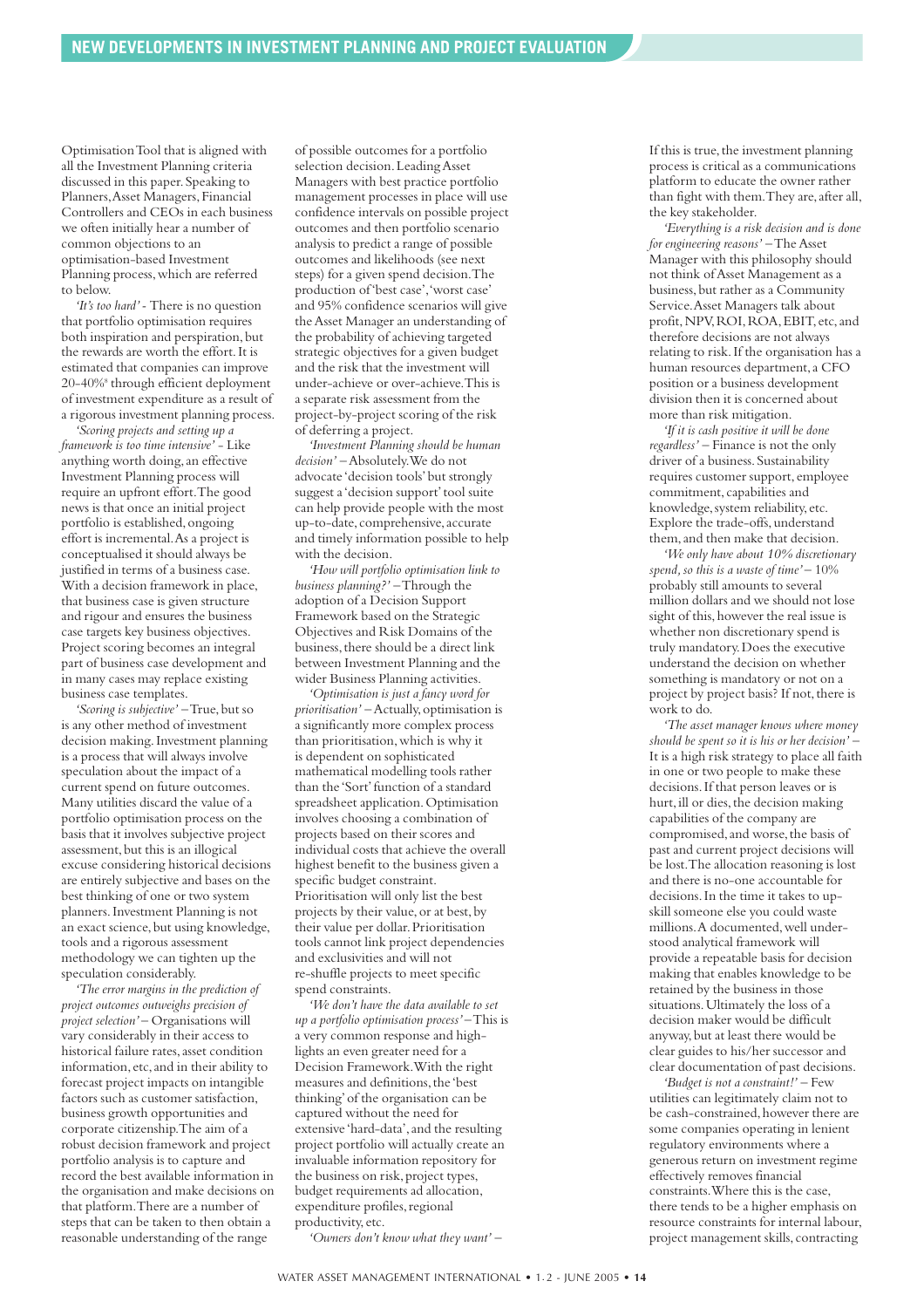and procurement processes and supply chain bottlenecks.A portfolio optimisation process need not optimise on budgets,but may optimise on labour hours, numbers of project managers,etc.

*'What about resource limitations?'* – An optimisation process can optimise on resource constraint as easily as it can on budget constraints.

#### **Change Management – Enabling the Investment Portfolio Optimisation Process**

Successful implementation of a Portfolio Optimisation Process for Investment Planning often requires a considerable change in organisational culture.A move away from incremental adjustments of historical budgets and towards funds allocation along optimised expenditure lines can cause anxiety and defensive behaviour from managers who perceive a loss of power when their budgets become less secure. On the other hand, many managers and planners feel a reduction in pressure with the introduction of this process as they are no longer individually accountable for risk management for their business unit or managed assets – the responsibility for risk,as previously discussed,moves higher in the organisation and has broader input.

Planners also sometimes have difficulty initially adjusting to the newly established strategic objective framework which may include objectives they do not have a personal interest in and therefore do not usually consider when nominating projects. This is actually a positive step for the organisation as it forces a common understanding of strategic direction. Consideration of such diverse factors as socio-political risk, training and development, occupational health and safety targets, revenue growth and public image typically produces more well-rounded project briefs with more rigorous financial review and a sound understanding of potential project benefits.This arms an investment planner with a strong understanding of the nature of each project within a project portfolio and thus enough information to make decisions on which projects to include in the upcoming budget period.

Another organisation consideration is when and where the Portfolio Optimisation step will be performed within the business. Ideally, Portfolio Optimisation takes place once project costs are firm and design is established such that a project can be reasonably accurately assessed for impact on KPIs and strategic objectives as well as risk. This information is collated in the project library,or portfolio.In most

utilities there historically tends to be no single person or group who has accountability for portfolio analysis. Special OPEX (projects) tend to follow a different process and are managed in a separate area, adding to the complexity of the investment planning process. Portfolio optimisation should sit with the business unit responsible for setting budgets,and this is generally the Finance business unit.However, the process may be effectively implemented within each business unit in the organisation to ensure optimal effectiveness of expenditure of apportioned budgets,etc.

For longer term (five year) planning, obtaining accurate financial and benefit data is often not possible, however this does no preclude companies from using a Portfolio Optimisation process. Inherent errors bands around estimates, budgets and target objectives are the inherent nature of Investment Planning and the elements of the process – project register, thorough review of benefits and risks,scoring and assessment criteria and selection or deferring of projects – still applies. Projects can be assigned categories such as 'approved','pre-approval', 'preliminary design','identified need', etc,so that an indication of portfolio analysis accuracy can be determined. The process will add rigour to what is always a largely speculative planning horizon.

#### **Where to now?**

The wise Asset Manager understands that the business must crawl before it walks and walk before it runs.With investment planning, there are existing process that do enable companies to take large steps when moving towards an optimised portfolio selection process and indeed take large steps across a number of other SAM processes including risk management, ownership interface,contracting strategy and asset strategy.

However,as is always the case, there is a bigger picture and a more comprehensive view that can be taken and that must evolve following the adoption of a best practice Investment Planning process.

#### **Some initial next steps once an Investment Optimisation Process is in place:**

- Scenario modelling learning what to target.
- Risk history expansion on failure rate analysis.Improve predictability of risk using historic data.
- Benefit history and confidence interval revision – improve benefit predictability.
- Performance indicator selection are we focussing on the right KPIS

and are we correct about their relative importance?

- One year in,have we been successful with our 'optimal' list of projects? ❍ What could we have done differently?
	- ❍ Has it been an academic exercise or have we learned something?

#### **Some items for consideration as part of an expanded process:**

- Benefit risk assessment Monte Carlo analysis,risk distributions,etc. Probability of a given scenario outcomes.
- Understanding the business if what we say is true, is this the business to be in? Are we just asset caretakers? Does our owner understand this?
- Tying in our new knowledge with other processes – are our Life Cycle Plans realistic? How often should we revisit them? Are we collecting a broad enough picture of the asset within the life cycle plan?  $\bullet$

#### **References**

*<sup>1</sup> Richard Brown (2004) - 'Asset Management:Balancing Performance,Cost and Risk',in Asset Management for Utilities published by Energy Central <sup>2</sup> Robert S.Kaplan and David P.Norton, 'Measuring the Strategic Readiness of Intangible Assets'*

*<sup>3</sup> Neville Turbit (2003) - 'Project Portfolio Management',The Project Perfect Whitepaper Collection, published at* **<www.projectperfect.com/au>** *4 Edward Teach and John Goff (2003) - 'Analyze This:The Fundamentals of Portfolio Management are being Applied to Corporate Technology Assets',in CFO*

*magazine,published at* **<www.cfo.com>** *<sup>5</sup> Charles Eldred (2004) - 'Asset Management Through Portfolio Optimization',published at*  **<www.energypulse.net>**

*<sup>6</sup> Scott Sydney (2003) - 'A New Look at Spending Optimization',published at* **<www.energypulse.net>**

*<sup>7</sup> Ken Pollock (2004) - 'Programs of Work Optimisation',published by ESAA Residential School in Electric Power Engineering.*

*8 Lee Merkhofer (2004) - 'Choosing the wrong portfolio of projects;and what your organisation can do about it',published on* **<www.maxwideman.com>**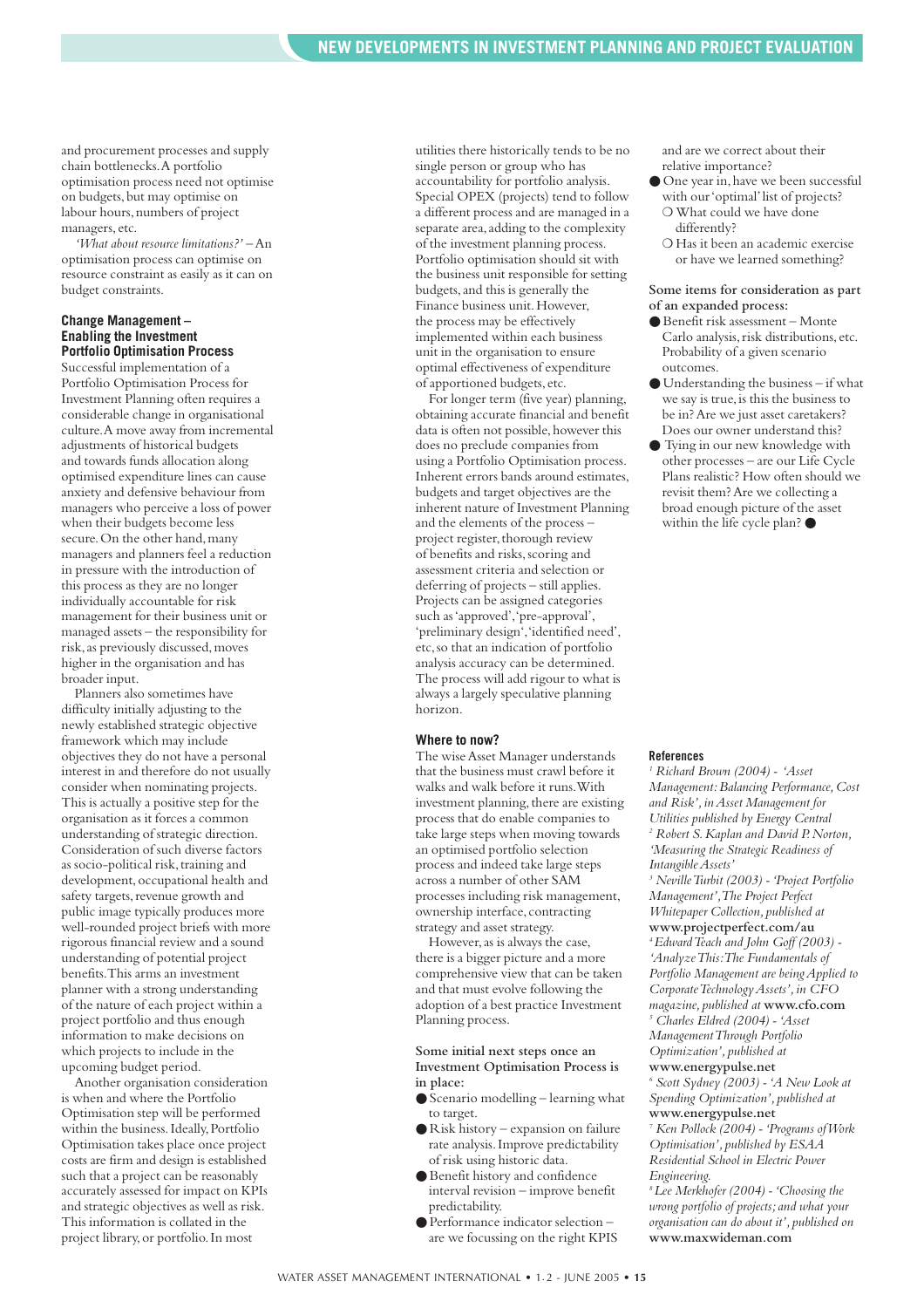### <span id="page-15-0"></span>**Thumbs up for WSAA's Asset Management benchmarking programme**

This paper is for the information of water and wastewater asset managers and strategy planners considering involvement in future WSAA Asset Management Bench Marking studies. It presents a case study of Goulburn Valley Regional Water Authority's experience in participating in the benchmark study conducted during the first half of 2004. The paper provides background on the benchmark process, the perceived benefits that encouraged Goulburn Valley Water's participation and includes detailed discussion of the immediate outcomes and future implications for the Authority.

The Water Services Association of Australia (WSAA) Asset Management Benchmark study report details potential future asset management practices, supporting software packages and goals aimed at improving asset management functions.

The study confirmed that Goulburn Valley Water's relative asset management performance is advanced in comparison with a group of eight similar sized water supply utilities. Importantly, the Authority is now aware of aspects of its asset management performance in need of attention and has the tools and information to formulate effective strategy to improve its processes and systems.

service delivery.

**Reasons for participation** Goulburn Valley Water's reasons for participation in the study included: ●With 22 other water supply utilities participating in the benchmark study, the exercise provided a comprehensive basis for comparison of asset management policies, procedures and practices between

water supply utilities; ●WSAA proposes to repeat the benchmark study every five years providing a viable measure of performance improvement in asset

water supply facilities,27 wastewater facilities and more than 330 wastewater pump stations.Its southern region is steeply undulating with the southern boundary being the ridge of Australia's Great Dividing Range,whereas the northern region is dominated by flat terrain with the northern boundary being the Murray River.The diverse environment and the dispersed nature of the assets is an ongoing challenge to

Water Services Association of **Australia (WSAA) developed the asset management benchmark study in response to its members call for a comprehensive benchmark survey capable of identifying best practice between comparable size and function water supply utilities.**

A total of 23 water supply utilities participated in the study (see Figure 1). Of these,19 were Australian,two New Zealand and two from the United States of America.

Goulburn Valley Water has approximately 54,000 property assessments and can therefore be directly compared with seven other water supply utilities that participated in the study.

#### **Asset base**

Goulburn Valley Water was formed via the amalgamation of 15 water supply bodies in 1996,and has an asset base with a replacement cost value of AU\$680M.The Authority services 62

| Number of property assessments | Number of water supply utilities |
|--------------------------------|----------------------------------|
| $35.000 - 150.000*$            | x                                |
| 150,000 - 500,000              |                                  |
| Greater than 500,000           | 6                                |
|                                |                                  |

**\*Two other water supply utilities were in the range of 35,000 to 150,000 property assessments, however due to their function as only bulk water retailers were not included in this category.**

*Figure 2* **Map of Goulburn Valley, located in North Central Victoria in Australia's south eastern corner**

**Chris Massey**

Strategic Operations Engineer **Bruce Hammond** Manager Strategic Operations Goulburn Valley Water Australia

© IWA Publishing 2005



management functions;

- Due to the significant regulatory pressure applied to manage assets in a cost effective manner, the asset benchmark study provides an objective appraisal of a water supply utility's asset management performance.This allows advanced asset managers to be recognised for their efficient and effective techniques while exposing developing asset managers to alternative asset management practices and the associated opportunities for improvement;
- ●The ability to demonstrate due diligence in asset management provides a sound background for service delivery risk management. Conversely,areas in need of improvement are comparatively identified with respect to best practice;
- ●The independent identification of areas of excellence within the

*Figure 1* **Grouping by number of property assessments of participant supply**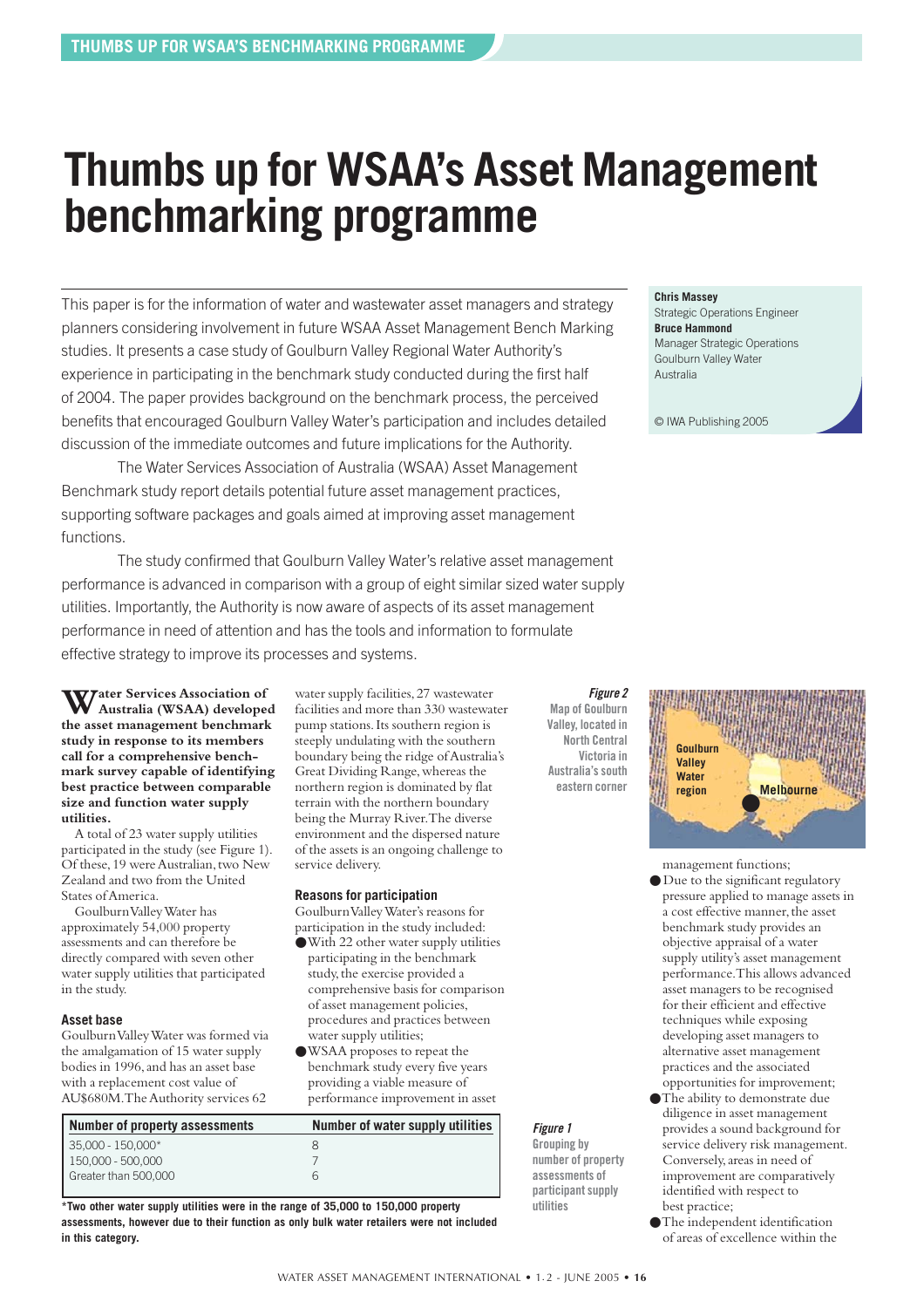Goulburn Valley Water business is an effective due diligence initiative facilitating confidence in the sole shareholder, the Victorian Government.It also provides recognition to the employees who have developed and maintain the asset management functions;

●The assessment process involves managers and line staff throughout the organisation improving communication and highlighting underlying success factors that may be applicable in other sections of the organisation.

In summary,Goulburn Valley Water has adopted a continuous improvement philosophy.The Benchmark Study provides a means of assessing the status of asset management practices, identifying gaps in need of improvement and facilitating strategy formulation to target the gaps of highest risk.

#### **Structure of the study**

The questions of the Asset Benchmark Study were structured in a hierarchy as shown below:

- 7 Functional Areas
	- 62 Processes
	- 319 Sub Processes
		- 918 Measures

The first six functional areas cover asset management functions,involving 540 measures.Each of these measures contains a prompt to four submeasures:process development, process documentation,process coverage, and process frequency, each requiring a graded response (ie,1 to 5 scoring).The seventh function covers Business Systems,involving 378 measures each of which has a single question requiring a similar graded response.Provision for a comment is provided with all measures allowing detailing of relevant documentation, systems and processes that support the rating.

Questions were answered online using the Internet and while response time was occasionally slow and dropping out of the service did occur,it did overcome formatting and configuration problems associated with bulk data transfer.At completion of the study this media also allowed online asset management performance comparison with the group of similar sized water supply utilities.

#### **Management of the study**

Senior management clearly communicated its commitment to the project at inception stage and established it as a high priority for all staff involved.A coordinator was appointed to manage the study, and was primarily responsible for



*Figure 4*

*Figure 3* **Summary of asset management functions identified for improvement**

**Goulburn Valley Water's asset management performance, relative to the seven other utilities in its range**

identifying the most appropriate asset management specialists to respond to the questions and provide details of relevant documentation of asset management practices.The coordinator was also responsible for ensuring that the questionnaire was completed on schedule.

The challenge involved matching areas of responsibility with the Benchmark Study's process areas. Where the lines of responsibility were blurred across more than one specialist, all were requested to contribute.The WSAA benchmark study questions were downloaded in Microsoft Excel format enabling asset management specialists to prepare their responses. Time scheduling was used to coordinate online data entry.

At completion of the study two internal reviews were undertaken. The first review was a comprehensive evaluation of the accuracy of the responses by a manager with a comprehensive knowledge of the Authority's operation.This review looked for inconsistency in response throughout the questionnaire and gaps in information.A second independent review followed the first review and considered a sample of responses, with the aim of assessing their validity and reliability.

The project coordinator was involved in the Benchmark Study for a period of nine weeks full time.The collective sum of specialists'and managers'time amounted to six weeks of a full time equivalent.

#### **Legend**

**Full titles of Asset Management Function acronyms are detailed in Figure 4; Vertical line indicates the range of scores within the group; Top of each bar indicates Goulburn Valley Water's score; Diamond indicates median score of group.** 

#### **Audit process**

Prior to the external audit being undertaken,Directors and Managers of Goulburn Valley Water directly involved with asset management completed a rating of importance for each of the functional areas: see Figure 3. This enabled the auditor to focus attention on areas considered of the highest priority by the Authority.

The external auditor carried out review and evaluation of 220 of the 918 measures.Attention was focused on questions with a higher priority as designated by Goulburn Valley Water, resulting in an audit of approximately 50% by weight of the total score.

The audit process took five days and involved detailed presentation of Goulburn Valley Water's asset management policy, procedures and practices. During the process Goulburn Valley Water's asset management specialists presented documentation supporting their response to the measure questions.Preparation for the audit by the project coordinator was a key success factor in its timely completion. Again,a schedule was developed to coordinate presentations.

As a result of the audit, the auditor increased the score of 24%, agreed with 73% and decreased the score of 3% of the responses.No translation of score adjustment on a relative basis was applied to the balance of the unaudited measures:ie,no adjustment was made to the balance of the 918 measures.

#### **Comparative performance**

In order for the water supply utility to proceed to the next study phase of comparative performance, it was necessary for the audit to be passed. At successful completion of the

| <b>Item</b>    | <b>Asset management</b><br><b>function</b> | <b>Importance</b><br>rating | <b>Assessed</b><br>$score %$ | <b>Estimated score</b><br>after improvements | <b>Suggested long-</b><br>term target score |
|----------------|--------------------------------------------|-----------------------------|------------------------------|----------------------------------------------|---------------------------------------------|
|                | Corporate policy &<br>business planning    | 5                           | 58                           | 68                                           | 75                                          |
| $\overline{2}$ | Asset capability<br>forward planning       | 5                           | 68                           | 72                                           | 75                                          |
| 3              | Asset acquisition                          | 3                           | 54                           | 59                                           | 70                                          |
| 4              | Asset operation                            | 4                           | 72                           | 75                                           | 75                                          |
| 5              | Asset maintenance                          | $\overline{4}$              | 60                           | 65                                           | 75                                          |
| 6              | Asset replacement<br>and rehabilitation    | 3                           | 59                           | 64                                           | 70                                          |
|                | Business support<br>systems                | $\mathfrak{D}$              | 57                           | 57                                           | 57                                          |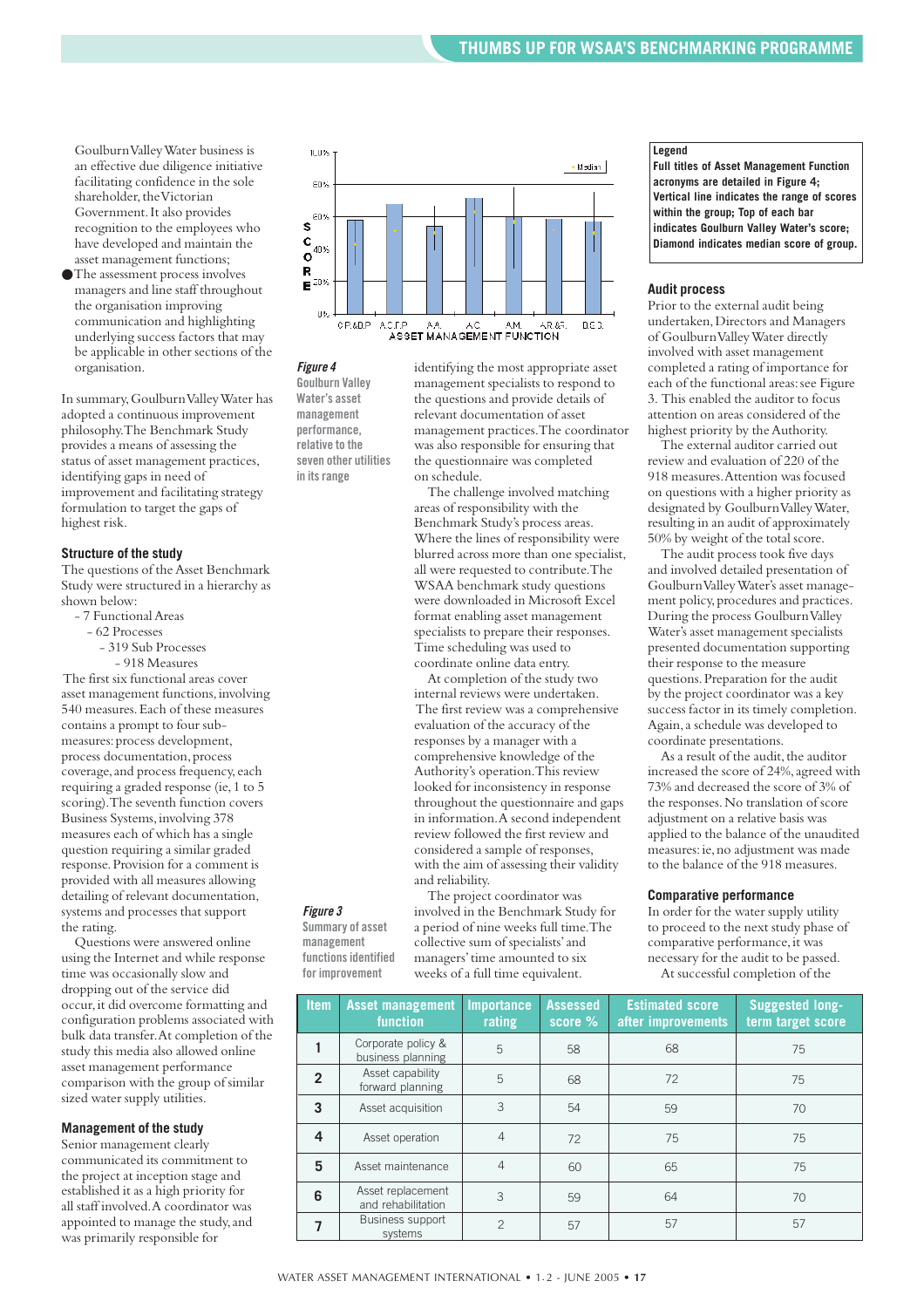audit,Goulburn Valley Water was able to view its asset management performance relative to the group of all water supply utilities that participated in the study and against its category of 35,000 to 150,000 property assessments via the Internet. The Authority attained the highest score in three of the functional areas and an above median score in the other four areas in its category:see Figure 4.

#### **Report's recommendations**

A key outcome of the independent audit was the report which detailed Goulburn Valley Water's relative performance in addition to specific recommendations for improvement to fill gaps identified in key functional areas.

Figure 3 is an extract from the consultant's report, and summarises the asset management function areas identified for improvement.

The assessed score is the score Goulburn Valley Water attained in the Benchmark study.The estimated score after improvements is the recommended short term (five year) improvement objective.The suggested long-term target score is the score that the auditor considered as the maximum target for the Goulburn Valley Water business from an overall benefit,economic and sustainability perspective.

The auditor focused on the function areas that Goulburn Valley Water considered of high importance to target an effective application of resources. For example, Business Support Systems, which has been assigned a relatively low rating by the Authority, did not attract attention in the improvement formulation process.

The auditor's report identified 80 individual measures for improvement along with a method for their improvement. Figure 5 details the format of this detailed analysis and a paraphrased example of one measure improvement.

#### **Asset management improvement strategy**

The 80 measures identified for improvement are yet to be considered in detail by the Authority for inclusion in its asset management improvement strategy. However, taking into consideration available resources,it has been concluded that there are too many measures to implement in the medium term.Going forward, Goulburn Valley Water proposes to prioritise the auditor's recommended improvements,arrive at a preferred shortlist and integrate the outcomes into a revised strategy.

A series of internal workshops is proposed to develop the revised asset management strategy.The evaluation method is planned to commence with workshop participants ranking the importance of each of the improvements.Calculation of mean and standard deviation for each improvement provides an indication of their relative importance to Goulburn Valley Water.This will enable short-listing approximately 20 improvements that are to be considered in detail.Detailed investigation of each of the short list items will involve identification of the method of implementing the improvement,on going resourcing requirements and associated costs and benefits.Workshop participants will be requested to evaluate the comparative benefit of the improvements compared to the cost of implementation,with the aim of developing a ranked list of measure improvements to be included in the revised strategy.

#### **Lessons learnt**

Having completed the benchmark assessment and audit for the first time, we have learnt a number of lessons from the process.

#### *Figure 5*

1.Greater attention should have been given in assigning the importance rating of the seven asset management functions.The auditor used these priorities as the basis for targeting

**Consultant's measure improvement format and example of measure improvement**

| <b>Function</b>                              | 2 Asset capability forward planning                                                                                                                                                         |
|----------------------------------------------|---------------------------------------------------------------------------------------------------------------------------------------------------------------------------------------------|
| <b>Process</b>                               | 2.3 Planning for asset optimisation                                                                                                                                                         |
| <b>Sub-process</b>                           | 2.3.1 Assign responsibilities and accountabilities                                                                                                                                          |
| <b>Measure</b>                               | 2.3.1.1 Clearly assigned responsibility and accountability for this process                                                                                                                 |
| <b>Potential future practice</b>             | Defined and documented process for responsibility for asset optimisation<br>management                                                                                                      |
| <b>Systems to support</b><br>future practice | Database Flow charting framework capable of detailed responsibility assignment<br>within a database format that provides identification of resources and liaison<br>connections             |
| Use of system to support<br>future practice  | Assign specific responsibilities and specialised roles ie, emergency management<br>functions during interim period prior to upgrading works being undertaken to<br>address identified risks |
| <b>Example proprietary</b><br>software       | Human Resource Management Systems - Payglobal, HRVantage, HRIS-Pro.<br>mySAP (ERP), JD Edwards                                                                                              |
| Goals                                        | Clear definition of responsibilities and consistency in measuring progress. Capable<br>of generating a limited focus organisation chart for a particular area, responsibility<br>or task.   |

measures to be audited and to identify the improvements that would most benefit the business.Consequently an error in the importance rating assigned by the Authority had significant ramifications for the audit and the future improvements recommended by the auditor.

2.While use of the Internet affords a degree of selective comparison of scores at completion of the benchmark study,it was a time consuming and sometimes frustrating medium. Reliability is sure to improve with improving communication media. However at present allowance should be made for Internet connection duration and response time difficulties.

3.A clearly communicated commitment to the project by senior management,assigning a dedicated project coordinator and adhering to fixed schedules for those involved were key success factors in its efficient and effective implementation.The Authority will repeat this management approach in future studies.

#### **Conclusion**

Goulburn Valley Water evaluated its relative asset management performance against all participating authorities and within its category of 35,000 to 150,000 property assessments.

The authority concluded that it is performing relatively well in the seven functional areas, providing a high level of confidence to senior management, the board and the sole shareholder that the business's asset management activities are conducted effectively.

Equally important was the identification of areas where performance could be improved. The 80 potential improvements suggested in the independent auditor's report will be considered for inclusion in the future revised asset management improvement strategy.

Involvement in the study has resulted in significant benefit to Goulburn Valley Water with further benefits to be realised by integrating the study's outcomes into an updated asset management improvement strategy.These benefits more than outweighed the resource intensive nature of the survey and audit process. Consequently Goulburn Valley Water will be a willing and active participant in future asset benchmark studies.●

#### **Acknowledgements**

*Andrew Foley – Project Director-Industry Regulation,Water Service Association of Australia Sandy Muir – Principal Consultant-*

*Advisory Services,Maunsell Australia Allen Gale – Director Technical Services, Goulburn Valley Water*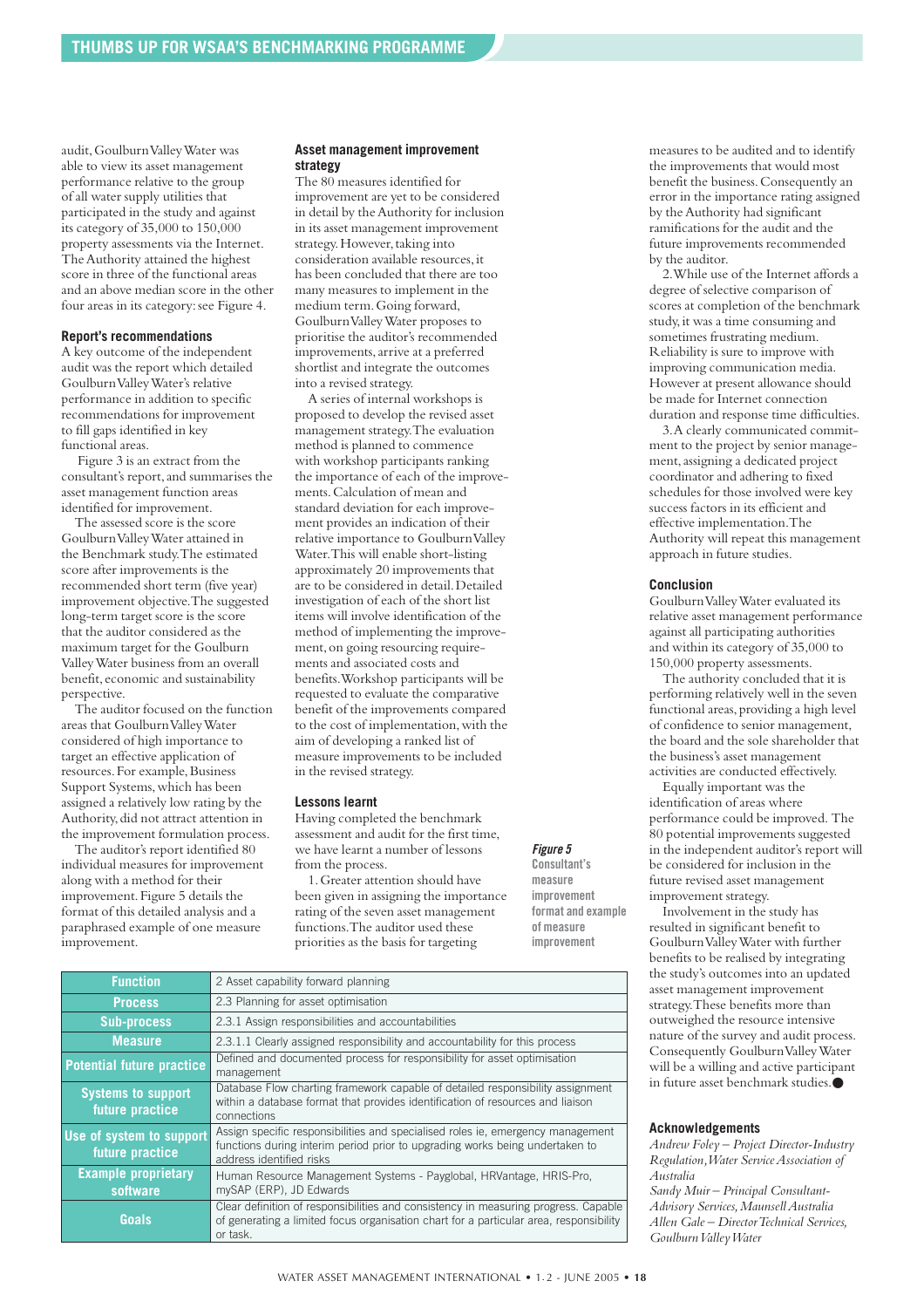### <span id="page-18-0"></span>**Ipswich Water's meter replacement strategy**

Ipswich Water previously replaced 13-20mm diameter residential water meters when the usage reached 8000 kilolitres (kL), corresponding to the manufacturer's maximum life for a meter. Since meters typically under-register consumption with usage resulting in loss of potential revenue, an alternate approach was explored meeting the criteria of economic optimisation.

Sample meters were bench tested to determine error at different flow rates and usage versus error derived. The replacement model developed is based on the concept of achieving optimal return (recovered loss of revenue) on investment, from which the optimal time to replace each of the 42,800 residential meters is derived. Many factors are incorporated – tariff, discount rate, meter replacement cost less scrap value, average historical consumption, meter installation date and loss of revenue calculated from the meter accuracy equation.

The Microsoft Access model is linked to the customer information database to provide a dynamic replacement selection process depending on consumption trend for each meter. A detailed short-term work programme is prepared for meters due for replacement in priority order. This order is according to forecast annual loss of revenue per meter and further grouped according to location for efficient sequencing of replacements. Importantly, the optimum future number of replacements and related budget forecasting is determined on an ongoing basis as consumption varies. Further, this model provides many reporting capabilities for management and operational reporting.

> *Figure 1* **Typical meter performance at standard flow rates**

#### **Chris Egbars** and **Jayam Tennakoon** Ipswich Water Australia

© IWA Publishing 2005

#### **I** pswich Water has some 49,100 water customers of which **water customers of which 93.5% are metered connections. The 42,800 residential users are on 13-20mm diameter meters with the average age of the fleet being eight years and average current registration 2300kL.**

The total replacement value of all size water meters including revenue meters is \$9.0M with a written down value of \$4.5M and annual depreciation of approximately \$0.6M. Between \$0.2 and \$0.3M is spent annually on meter replacements.



As these expenses are significant,a detailed review of the meter replacement program was undertaken aimed at developing a strategy that gives optimum return on capital investment. The key drivers for meter replacement are the revenue loss and equity of customer charging, as a customer with a new meter subsidises the customer with an old meter due to under registering.

#### **Meter accuracy determination**

Meter registration is virtually the 'cash register'for the Ipswich water supply business and therefore accurate meter reading is a highly important activity under the current user pay two-part tariff system.Accuracy of meters is affected by natural wear and tear, impurities, type of meter and flow profile.It is reported that customer meters may under-register by up to 10% within 10 years of installation, rising rapidly by approximately 2% per annum thereafter.It is generally known that it becomes cost effective to replace meters after 12 to 15 years.As per the Standard Australia information the meter accuracy typically degrades at a rate of 0.8% to 1.0% per 1000kL.

Water meters have different errors at different flow rates due to the amount of water passing through without activating the registration mechanism. This phenomenon is referred to as 'meter slip'.The slippage varies due to a large number of factors including temperature, pressure, water quality, plumbing type, mechanism, water hammer and ageing.The combined effect of these parameters on the slippage varies as the meter registration increases due to wear and tear.Figure 1 shows a typical meter performance at standard flow rates.The envelope provides the limitation within which the measured errors should fall as per Australian Standard (AS) 3565.1.1998.

The results show that a very low flow through a new meter gives a positive error,and as flow rate increases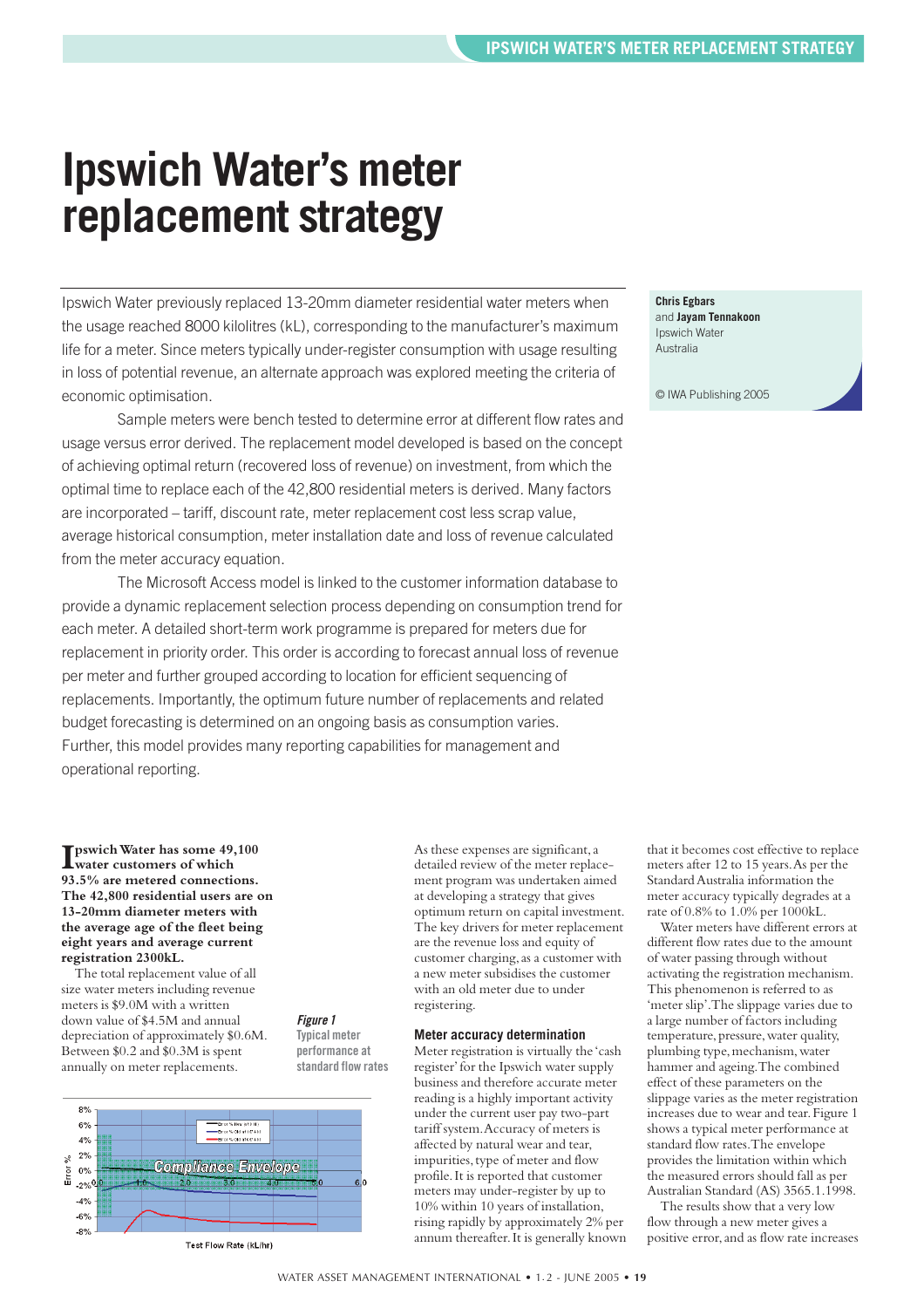the error becomes negative.An old meter at low flow rates makes high negative error and as the flow rate increases the negative errors decrease around 1L/min and then increase over the remaining range increase.Therefore high consumption meter replacements operating at very low flow rates could also provide a greater benefit to Ipswich Water.

#### *Weighted Average Error*

Ipswich Water meters are tested at five flow rates by the Brisbane Water Meter Unit as per the AS 3565 1998.The actual domestic flow rates are highly variable over a 24-hour period.The percentages of total domestic flow per property occurring within each of the test flow rates is multiplied by the measured error to calculate the weighted average error.The error of the meter is calculated by adding weighted average errors at the five test flow rates.

The percentages of flow per property at test flow rates was manipulated from the study done by Sydney Water Corporation and Standard Australia verified by limited data logging for Ipswich Water.

#### *Loss Of Revenue*

Loss of revenue for a meter within a year is calculated using the weighted average error of the meter, tariff and the annual average consumption.The meter should be replaced when the cumulative loss of revenue recovered due to meter replacement exceeds the capital cost of the meter being replaced in present value terms.A 20-year horizon is adopted for the evaluation period.

#### **Development of meter replacement model**

Many factors are incorporated in the model calculation of the due date for meter replacement - tariff, discount rate, net meter replacement cost. average historical consumption, installation date and loss of revenue calculated from the meter accuracy equation as per the model input sheet in Figure 2.

In order to derive the meter accuracy curve and equation approximately 100 sample meters from a range of registrations were bench tested to determine error at different flow rates.A representative flow rate profile for Ipswich Water was derived using real time data logging on a few representative meters in-service. From this information a meter accuracy relationship (usage versus overall error) is derived as shown in Figure 3.The corresponding age versus overall error relationship is similar.

A conservative approach is taken, with only meter test results for overall error not exceeding 20% considered because:

- Unconfirmed that sample number is statistically acceptable;
- ●Type of meters tested possibly not representative of fleet range;
- High error likely indicates a meter is faulty/failed;and
- Resulting linear regression portion of curve is comparable to curves reported by City Water West (Melbourne) and American Water Works Association.

The overall meter accuracy curve adopted for the model is shown in Figure 4.It affords considerable flexibility since it is a combination of:

- Linear regression derived for the straight-line portion from zero kL to a selected registration 'limit'derived from test results plotted separately from the model;and
- Curve generated within the model between the 'limit'and a selected 'end point'(which gives a forced 100% error) to allow for the likely significant errorat higher registrations (although the number of meters in the database above 8000kL is low).

It is desirable that further investigation be undertaken of the required testing program to provide a statistically acceptable sample for improved accuracy curve determination.

Model development then consisted of deriving a relationship between optimal replacement age and annual usage.The resulting curve determines when it is feasible to replace a meter by optimising the balance between revenue loss associated with declining meter accuracy and meter replacement cost.

The optimal replacement age is when the net present value of the cash inflow is maximum,which is the difference between recovered revenue less the capital cost within the evaluation period of 20 years.This occurs when average annual long-term present value cost of loss of revenue plus meter replacement is a minimum. It varies with annual usage - 10 years

|   | <b>E Input Parameters</b>                   |                                            |                                                                                                              |                             |
|---|---------------------------------------------|--------------------------------------------|--------------------------------------------------------------------------------------------------------------|-----------------------------|
|   |                                             | <b>Input Parameters</b>                    |                                                                                                              |                             |
|   | Discount Rate                               | 7.00%                                      | Tariffs                                                                                                      |                             |
|   | Replacement Cost per Meter                  | \$150.00                                   | Amount 1                                                                                                     | \$0.62                      |
|   | Scrap Value per Meter                       | \$2.00                                     | $L$ iroit 1 - kL                                                                                             | 100                         |
|   | Meter Age Limit (Years)                     | 20                                         | Amount 2                                                                                                     | \$0.90                      |
|   |                                             |                                            | $Livot 2 - kL$                                                                                               | 150                         |
|   |                                             |                                            |                                                                                                              |                             |
|   | <b>Meter Accuracy Equation Coefficients</b> |                                            | Amount 3                                                                                                     | \$1,30                      |
|   | Auto Calc                                   | Where<br>R is the meter Registration in kL | Error = $c0 + c1$ "R + $c2$ "R"2 + $c3$ "R"3 + $c4$ "R"4 +<br>c0. c1. c2 are the coeffients as defined below |                             |
| ٠ | Coefficient 0<br>0.00179999999972692        | Coefficient 1<br>-5.9925478900923E-06      | Coefficient 2<br>$-1.6312277002613E-11$                                                                      | Coefficier<br>1.24159271561 |

*Figure 2* **Input parameters for the meter replacement model**



*Figure 4* **Overall meter curve adopted for model**



for example 836 kL/yr usage in Figure 5.

For varying annual usage through a meter the optimal replacement age is derived as shown in Figure 6.In this example a maximum of 20 years of age is adopted in the model as the reasonable upper limit of replacement age.

The model is linked to the customer information system 'Pathway'to provide a dynamic replacement selection process using the historical consumption trend for each meter and the 'optimal replacement age curve'.

#### *Cost - Benefit Analysis*

The above analysis is based on the concept that a meter is replaced when average Net Present Value (NPV) cost is minimum based on historical cost. Further analysis was undertaken using a NPV analysis of net cash inflow between the 'do nothing'option versus meter replacement option.A sensitivity analysis was performed to identify maximum net positive cash inflow for a 20-year evaluation period.

#### **Model outputs**

The model output provides separate summary information on the current 13-20mm meter fleet and the meters due for replacement for a nominated date:

- ●Average replacement age;
- ●Total cost to replace;
- ●Average error;
- ●Total annual volume loss and average per meter;and
- Predicted total lost revenue for next 12 months and average per meter.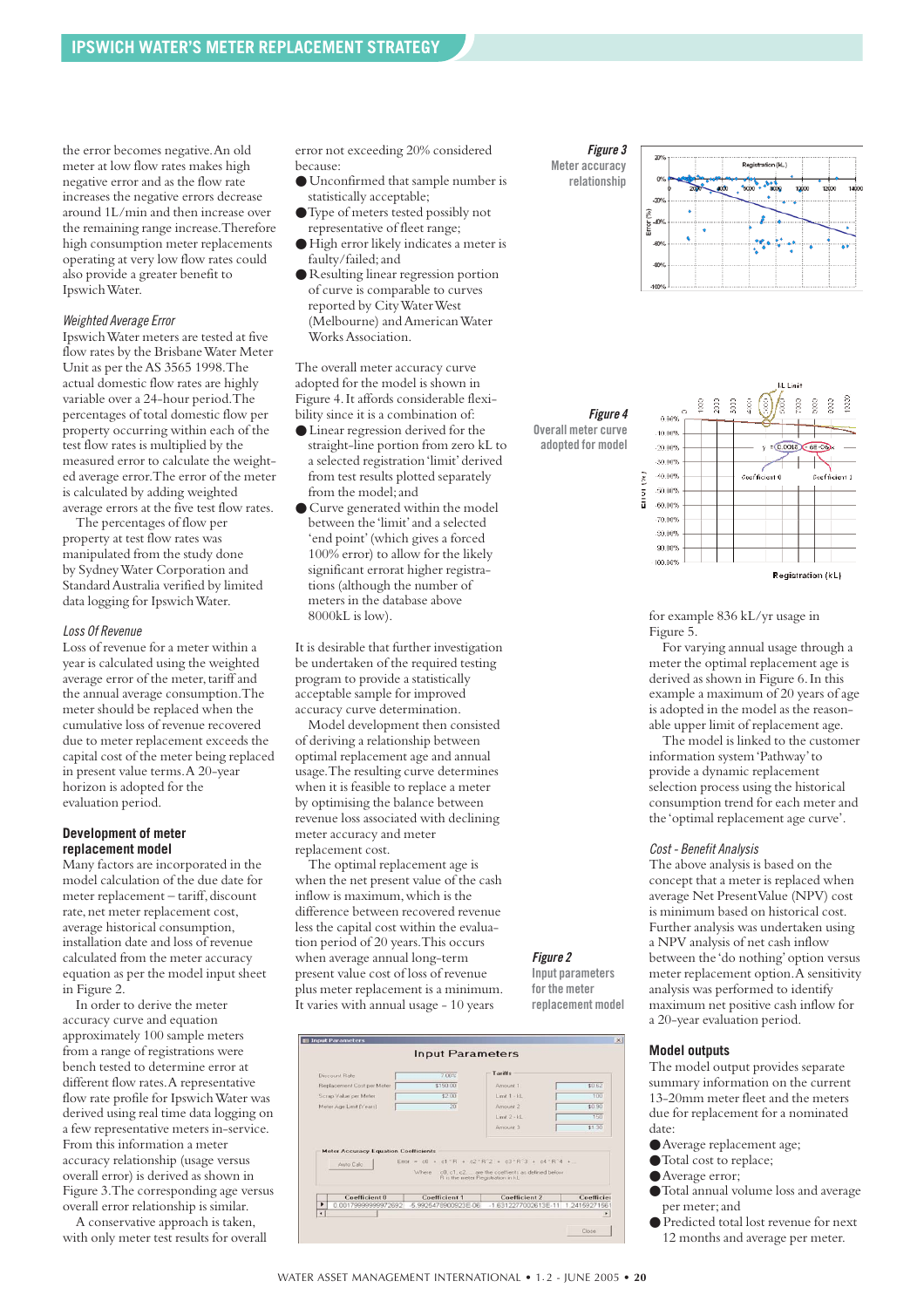| Year                        |          | 2                                                                         | 3        | 8        | 9        | 10       |                            | 12       |
|-----------------------------|----------|---------------------------------------------------------------------------|----------|----------|----------|----------|----------------------------|----------|
| Percent error for 836 kL/yr | $-0.32%$ | $-0.82%$                                                                  | $-1.33%$ | $-3.87%$ | $-4.48%$ | $-5.28%$ | $-6.47%$                   | $-8.43$  |
| Lost kL                     | 2.70     | 6.94                                                                      | 11.23    | 33.67    | 39.22    | 46.58    | 57.85                      | 76.98    |
| Lost revenue                | \$3.51   | \$9.03                                                                    | \$14.60  | \$43.77  | \$50.98  | \$60.55  | \$75.20                    | \$100.08 |
| NPV of lost \$              | \$3.28   | \$7.88                                                                    | \$11.92  | \$25.47  | \$27.73  | \$30.78  | \$35.73                    | \$44.44  |
| Accumulated NPV of loss \$  | \$3.28   | \$11.16                                                                   | \$23.08  | \$126.95 | \$154.68 |          | \$185.46 \$221.18 \$265.62 |          |
| Net meter capital           | 148      | 148                                                                       | 148      | \$148    | \$148    | \$148    | \$148                      | \$148    |
| NPV of capital \$           |          | \$138.32 \$129.27 \$120.81                                                |          | \$86.14  | \$80.50  | \$75.24  | \$70.31                    | \$65.71  |
| <b>Total NPV</b>            |          | $$141.60$  \$140.43 \$143.89 \$213.08 \$235.18 \$260.69 \$291.50 \$331.33 |          |          |          |          |                            |          |
| Annual average              | \$141.60 | \$70.22                                                                   | \$47.96  | \$26.64  | \$26.13  | \$26.07  | \$26.50                    | \$27.61  |
|                             |          |                                                                           |          |          |          |          |                            |          |

*Figure 5*

**Data used to calculate optimal replacement age of meters**



#### *Figure 6*

**Graph for plotting optimal meter replacement age**



*Figure 7* **Forecast for annual number and cost of replacements**

*Figure 8* **Meter details in priority order of potential lost revenue**

Since the optimum replacement year is generated for every meter the number of future replacements and related cost is able to be forecast on an on going basis as consumption varies as shown in Figure 7,with a moving five-year average included.This information is useful for long term budget forecasting.

Also,details of meters due for replacement at a nominated date are provided in three reports from which a short-term replacement program of priority meters is prepared:

- Summary by suburb of number and predicted average annual revenue loss per meter;
- Meter details in priority order of potential lost revenue for coming year (Figure 8);and
- Meter details by suburb according to the sequence meter readers follow.

The model is linked to the 'Pathway' system so that various Geographical Information System maps showing

properties containing meters to be replaced can be produced.Maps of particular interest are Councillor divisional maps and meter reading route maps.The meter reading route maps linked to the meter replacement program assist the field crews to plan and minimise traveling distances between replacements.

A macro level single error equation is adopted in the model for all the meters.There is an opportunity to develop separate error equations for different meter brands and diameters. The model can be refined to include these concepts resulting in a high level reporting capability.

#### **Conclusions**

Previously, the list of meters exceeding 8,000kL was the basis for 13-20mm meter replacements which did not provide a strategic view for long term investment and cost-benefit analysis.

Ipswich Water developed a new replacement model based on the concept of achieving optimal return on investment.It is a first attempt to incorporate key factors and build a logical replacement programme.The next stage is to undertake a statistically valid sampling and testing programme in order to refine the accuracy curve for various meter types

The model provides an opportunity to prepare an up to date short-term works program of meters due for replacement in priority order. Importantly,the optimum future number of replacements and related budget forecasting is determined on an on going basis as consumption varies. Further, this model provides many reporting capabilities for management and operational reporting.●

#### **Acknowledgements**

*Ipswich Water acknowledges the advice provided by Brisbane Water in the early phases of the project including analysis of consumption data and meter testing provided by the Brisbane Water Meter Unit.*

#### **Bibliography**

*American Water Works Association, (1999),AWWA Journal Volume 91 Issue 7.*

*Gusevski G.(2000) Water Meter Replacements Identifying Optimal* Programs, City West Water Ltd.

*Ipswich Water (1998) Water Consumption Patterns.*

*Pitt,I.B.,How Sensitive Should Your Meter Be,Davies Shepherd Pty Ltd.*

*Stoff M.C.,(1999) Denver Water's Meter Replacement Program Savin Water a Meter at a Time,Conserve 99 Proceedings,Denver Water American Water Works Association.*

| <b>Meter</b> | Name &      | Next year    | Average<br>Install date<br>consumption |         | <b>Replacement</b> |             |
|--------------|-------------|--------------|----------------------------------------|---------|--------------------|-------------|
| code         | address     | lost revenue |                                        | (kL/yr) | Age (yrs)          | <b>Date</b> |
| 005439       |             | \$88.80      | 11/08/1993                             | 832     | 10.08              | 10/09/2003  |
| 062726       | Details are | \$88.75      | 07/11/1998                             | 1270    | 5.50               | 08/05/2004  |
| 005051       | withheld    | \$85.46      | 05/06/1997                             | 1099    | 6.75               | 05/03/2004  |
| 001389C      |             | \$83.90      | 16/05/1997                             | 1087    | 6.86               | 26/03/2004  |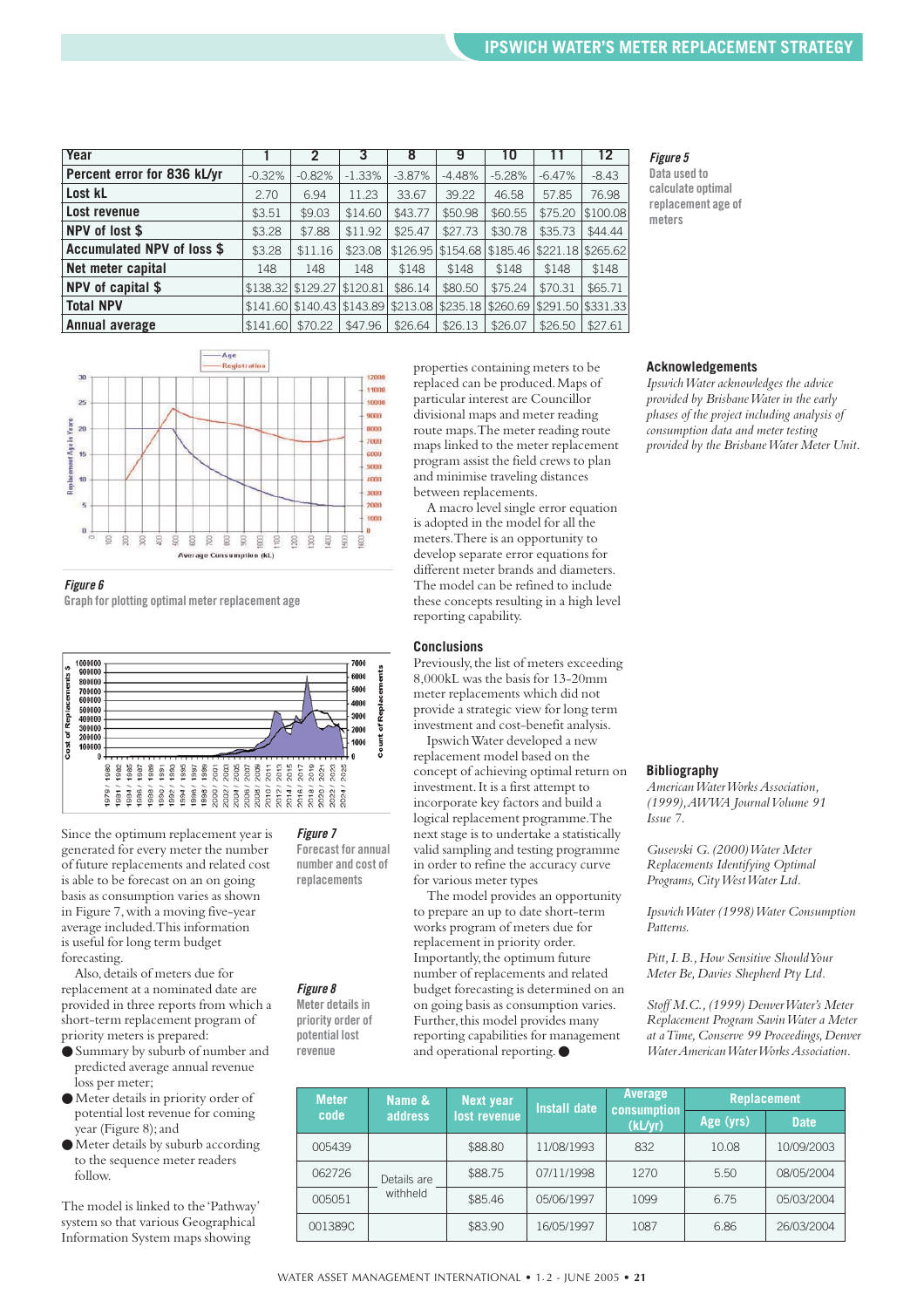### <span id="page-21-0"></span>**New asset data warehouse offers improved accuracy and environmental performance**

The development of a new and unique data warehousing system by South East Water has resulted in a range of benefits for everyone associated with the utility. This paper details:

- $\bullet$  the factors leading to the decision to implement a new data system;
- how a systems architecture approach works;
- why South East Water's system is particularly suited to the unique, spatial nature of data in the water industry; and
- feedback on the system, lessons learned and future applications.

**Martin Dunkley**  South East Water Australia

© IWA Publishing 2005

**South East Water has achieved excellent results from the first phase of development of a revolutionary new data warehouse for its network asset data.The new warehouse system provides direct** benefits for the community, the **environment and South East Water by enabling the problems behind water quality failures and complaints to be analysed, understood and addressed more quickly.**

The system successfully combines the business intelligence tools used for data warehousing with the geographic information system that maps the data. This is a unique achievement in Australia (it has been achieved only rarely overseas), although one large NSW water utility developed a similar process at about the same time as South East Water.

A key achievement of the warehouse is its interoperability – the interaction between business intelligence systems and geographic information systems. This allows all data to be geographically mapped,and allows the user to move back and forth between the two different business systems.This capability is essential in the water industry,as it enables the information to be regionally cross-referenced,putting all events and water quality issues into context.

A secondary achievement is that the quality of information generated by the new warehouse provides a 'big picture view'for preventative planning.

The warehouse centrally stores all the information used to generate reports about its asset performance and replaces a variety of individually maintained databases.The quality of

reports generated using the data warehouse is superior to the previous system, providing improved consistency and accuracy of information gathered and stored in the data warehouse.

The information is arranged according to complexity (ranging from most complex to least complex), allowing it to be accessed at different levels,according to the user's skill levels and business requirements.The automatic cross-referencing of regional information allows the problems behind failures and complaints to be analysed,understood and addressed more quickly,and provides the 'big picture view'.

The strategy and investigation phase of the project spanned three years.IT Architecture consultants Charter Wilson were brought in to look at outputs, conduct a situation analysis and project a return on investment.The initial financial outlay for the project was a significant investment, but was justified by the long-term cost savings and increased efficiency it will create.

#### **Situation analysis**

The majority of South East Water's core systems were developed inhouse, evolving over time to meet the company's business requirements.

Data is stored in the company's core operational systems.Information includes history for trend analysis, reference details such as customer or account numbers,and transaction or event data.Reporting tools are currently used to individually extract information from each operational system.

Reports had been generated using a variety of Access and Excel spreadsheets linked to the operational systems,all custom-built by various users to meet their own reporting needs.Accordingly,definitions and classifications varied slightly between the systems,occasionally resulting in idiosyncrasies between reports.Facts retrospectively updated on separate databases created further minor differences, both between systems and between reports generated for particular time periods.There was clearly a need for consistent reporting, as well as a growing demand for increased access to information.

A significant amount of time had been spent generating and formatting monthly reports.It was recognised that automated report generation would not only ensure consistency,but save time spent on reports,freeing it up for the data analysis essential for guiding and supporting the company's decision-making.

#### Data Warehouse + Spatial Data · Information Management Architecture

*Figure 1* **Data warehouse: the information management architecture**

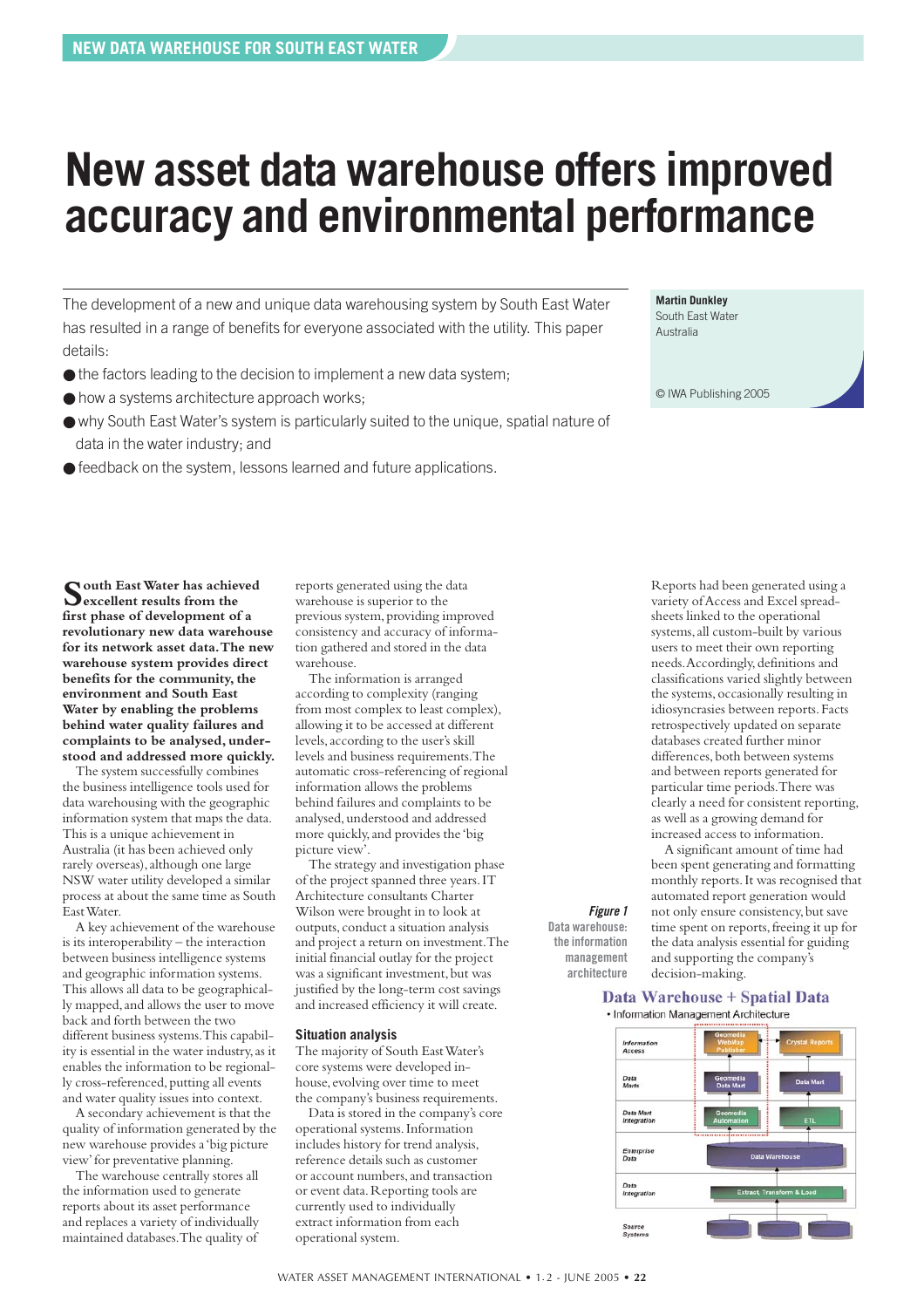

#### *Figure 2*

**Display showing water quality zones and monthly results with pie charts that indicate, number of complaints (circle size) and breakup (pie slice). Berwick has several: the majority are dirty water.** 



#### *Figure 3*

**Picking a zone on the map shown in Figure 2 displays a graph of complaints for the zone; in this case Berwick.**

| <b>Back</b> |                                   | 6 Dirty Water complaints in BERV/ICK during Apr. 2004 |                |                                           |                  |        |
|-------------|-----------------------------------|-------------------------------------------------------|----------------|-------------------------------------------|------------------|--------|
|             | <sup>9</sup> ID Complaint ID Date |                                                       |                | Complaint Type Zone Name Complainant Name | Contact Num Adds |        |
|             | <b>Ro</b> 914 13137               | 17/04/2004 S 46-23 AM Dide Water                      | <b>BERMACK</b> | MRS SONIA NISTA                           | 9704 0908        | 14 Not |
|             | <b>Ro</b> 926 13139               | 17/04/2004 8:49:50 AM Dirty Water                     | <b>BERMOCK</b> | MR BRENGAN                                | 3790-2640        | 2808   |
|             | <b>Pa 930 13140</b>               | 17/04/2004 9:02:39 AM Dirty Water                     | <b>BERWICK</b> | MRS ANNE                                  | 9705-8053        | 29 BEE |
|             | <b>Ro</b> 956 13134               | 16/04/2004 2:44 33 PM Dirty Water                     | <b>BERWICK</b> | MR DISSANAYAKE                            | 97057765         | 362 OF |
|             | <b>R</b> <sub>B</sub> 955 13141   | 17/04/2004 9:47:33 AM Detr Water                      | <b>BERMCK</b>  | MR BRENGAN                                | no phone         | 5 RIGE |
|             | 8 176 13130                       | 17/04/2004 8:45:24 AM Dirty Water                     | <b>BERWICK</b> | MRS NICOLE CARMICHEAL 9704217             |                  | 51 TAN |

#### *Figure 4*

**The user can then click on the bar chart to bring up individual dirty water records.**



#### *Figure 5*

**Selecting the map pin top left corner displays the selected records with mapbase and water network. The close cluster indicates that these are all to do with the same event.** 

#### **The data warehousing solution**

South East Water needed an IT system that would make information accessible to users across the business and provide the tools to ensure consistent reporting.The system needed to free up time otherwise spent generating and formatting monthly reports.This would allow more in-depth data analysis,to better support decision-making and preventative planning.

In 2002,South East Water began to investigate the creation of a data warehouse for asset information.The strategy building process took three years.Consultants were brought in to examine outputs, perform a situation analysis and estimate a return on investment.Their report predicted that South East Water's current and future business requirements would challenge the capabilities of the existing system.

#### **How it works: A systems architecture approach**

A systems architecture approach extracts data from a company's source operational systems,transforms it into one consistent format, then loads it into a single data warehouse for storage.The information is then extracted from the warehouse, and transformed for consistency once again,then loaded into a series of 'data marts'.Reporting and analysis tools are used to extract and transform the information once again,turning it into reports.

Reports created using a data warehouse are automatically generated and formatted.The automated reporting, plus the incorporation of one central information source, makes reporting both faster and more accurate.

A unique achievement: combining geographic information systems with business intelligence tools

**DO** 

The water industry is unique in that it is very spatial – all data relates to a specific geographical location where something has occurred.The standard business intelligence tools used for data warehousing,which have no spatial element,were not appropriate to meet South East Water's needs.

The company uses a geospatial system with the ability to combine data,but this system also had problems with information being segmented and potentially inconsistent.

Research found very little precedent for integrating spatial facts into a data warehouse, with the exception of one US report,which found that this approach offered a number of potential benefits,including increased accuracy of forecasting,optimised planning and resource allocation, and the ability to proactively fix problems.

Based on extensive research into

costs and benefits and an identified lack of existing options,South East Water took the innovative approach of developing its own system.The company adapted their unique system with assistance from its long-standing vendors in the geographic information system community.

The system geographically maps and automatically cross-references all information contained within the warehouse. For example, events such as water bursts are cross-referenced with data about water quality in each region. This information can be pinpointed to its exact location,making it simple to analyse relationships and accurately identify the causes behind complaints or events.

The improved quality and readability of the reporting using the new data warehouse has the added advantage of making it easier to communicate information such as causes behind events to non-operational staff and outside parties.

#### **Piloting the system**

A 12-month pilot program was developed to test the architecture, beginning with water quality data.

The system has now been running live for over three months.Initial reviews have been positive, with users finding the system simple to use and analysis much easier to perform. Combining water quality data with events, such as bursts, allows instant cross-referencing, leading to swifter sourcing of any problems.

The review also found that the pilot objectives had been met,strategic and tactical aims achieved,and the architecture assembled functioned well.

Cost savings have been identified through reduced effort in maintaining the range of existing reporting databases, reduced laboratory reporting costs,and enhanced reporting leading to improved diagnosis and response to complaints.Significant reductions in time spent on report preparation are another major advantage.

The system delivered better business intelligence, easier access to data, and reporting and analysis that is repeatable, auditable and consistent.All of these benefits will lead to improved decisionmaking for South East Water.

The system is currently being extended to cover data on water reliability, then sewer quality.

#### **User response**

Users within South East Water find the system easy to use and immediately helpful as a time-saving device and a source of accurate, comprehensive information.

Reports which had taken approximately one week to assemble